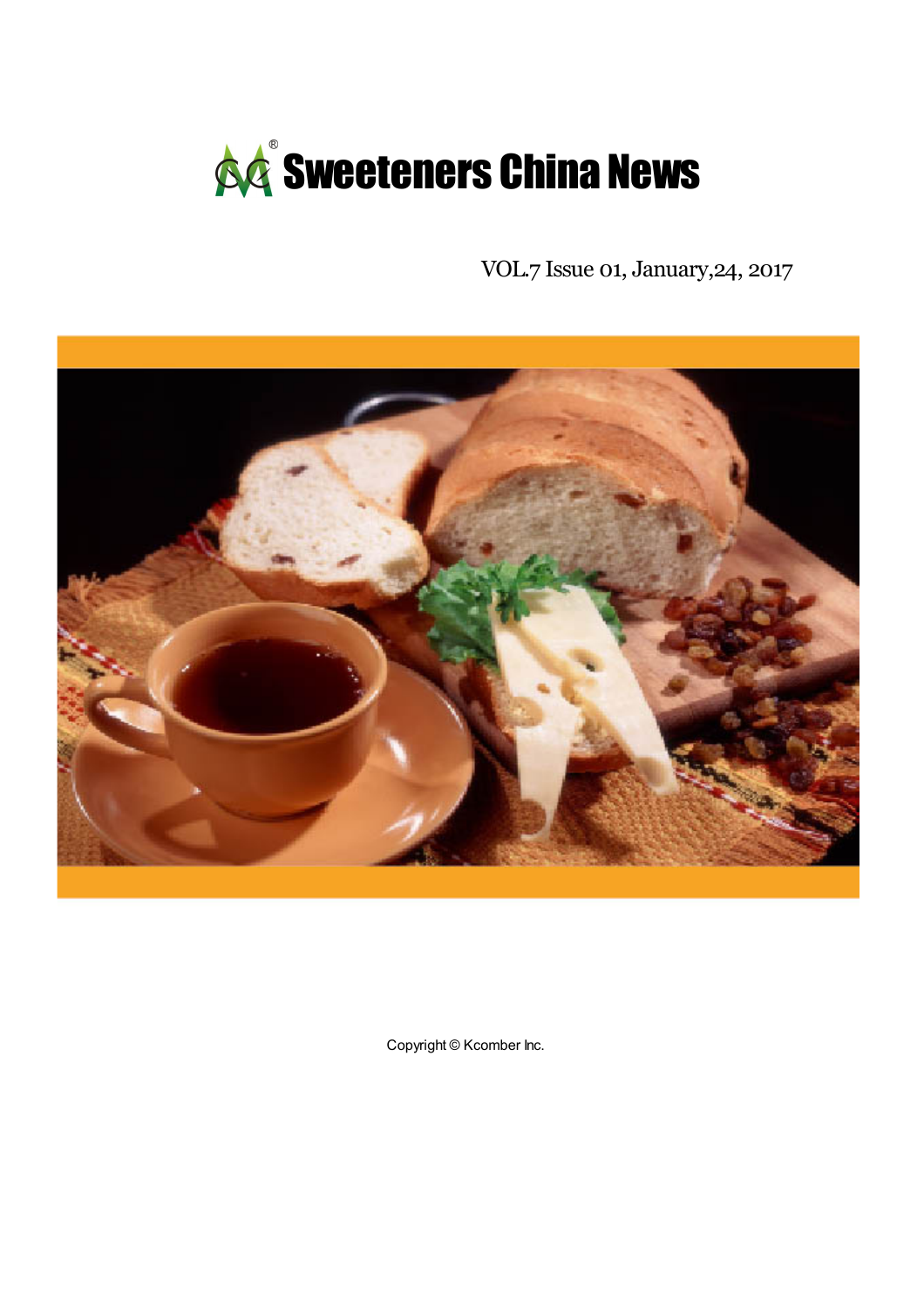

# **Contents**

| Headline                                                                         | 3  |
|----------------------------------------------------------------------------------|----|
| <b>Editor's Note</b>                                                             | 4  |
| <b>Expert View</b>                                                               | 5  |
| China's sugar price to fall                                                      | 5  |
| <b>Governmental Direction</b>                                                    | 6  |
| Policy about Sugar Making Industrial Pollution Prevention and Control Technology | 6  |
| <b>Market Dynamics</b>                                                           | 8  |
| China's sugar alcohol business develops well in 2016                             | 8  |
| Limited rise expected in sugar price in China in 2016/17                         | 9  |
| <b>Company Development</b>                                                       | 10 |
| Anhui Jinhe to financially benefit from short supply of sweeteners in 2017       | 10 |
| New Francisco applies for listing on NEEQ                                        | 12 |
| Shandong Longlive: XOS marketed in the US                                        | 14 |
| <b>Price Update</b>                                                              | 15 |
| Ex-works prices of sweeteners in China, Jan. 2017                                | 15 |
| China's price of xylitol to maintain stability overall and increase slightly     | 15 |
| China's ex-works price of ace-K rises by 36.43% at most in 2016                  | 17 |
| Import and Export Analysis                                                       | 18 |
| Exports of sweeteners and raw materials from China, Nov. 2016                    | 18 |
| China's exports of saccharin to increase in 2017                                 | 19 |
| News in Brief                                                                    | 21 |
| Hulunbuir's 1 million t/a beet planting project to start up in May 2017          | 21 |
| Sucralose coded independently in import and export business                      | 21 |
| Guangxi Guitang receives governmental funding                                    | 21 |
| India initiates 2nd anti-dumping sunset review of China made saccharin           | 22 |
| Guilin Layn: controlling shareholder increases stake to 20%                      | 22 |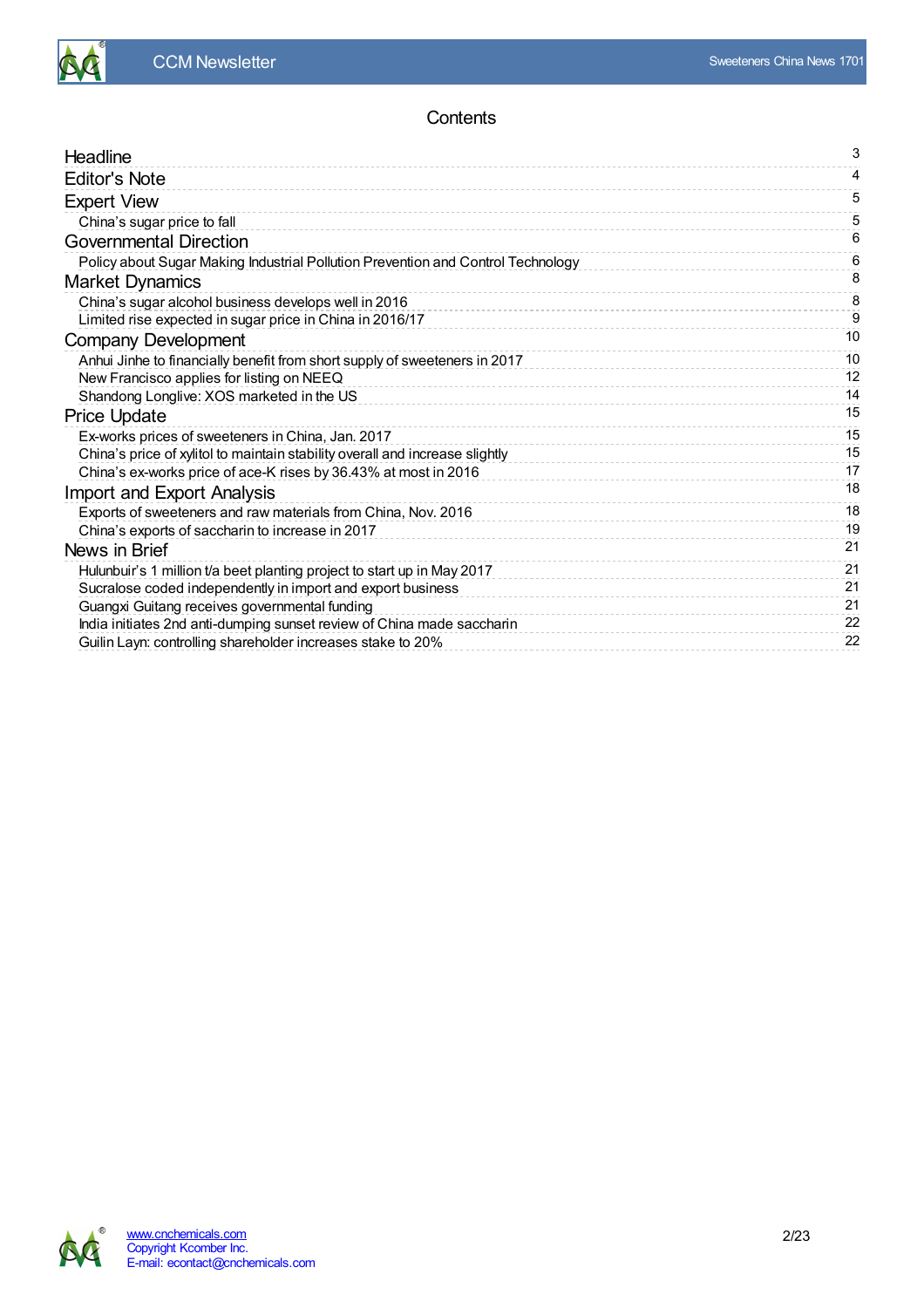

<span id="page-2-0"></span>China's monetary policy turns to be moderate, indicating that the sugar price is to be decided by supply-demand relation. In 2016/17 extracting season, the sugar price will fall, given increases in domestic sugar output and foreign sugar supply, and the auction of state's stocked sugar.

On 4 Jan., 2017, the MEP released the Policy about Sugar Making Industrial Pollution Prevention and Control Technology, which is aimed at offering technical guidance regarding pollution treatment capability and equipment, and furthermore helping phase out obsolete sugar making enterprises, optimising sugar making business structure and regulating business operation.

China's sugar alcohol business witnessed fine development in 2016, with the scope of applications expanding and market recognition improving. CCM expects good prospects in 2017.

In 2016/17 extracting season, China's sugar price rises will be restricted, since users, bearing cost in mind, may seek for substitutes.

On 22 Dec., 2016, Anhui Jinhe announced the receipt of a notice from the local environmental protection bureau about the removal of its listing for rectification. This signalised that its succession of environmental problems were solved. This year, 2017, will see increasing prices of ace-K and sucralose and the company's fine financial performance as a consequence, due to the limited production caused by increasingly strict environmental policies.

On 29 Dec., 2016, New Francisco officially applied for listing on the NEEQ, which is expected to strengthen its competitiveness, improve recognition of its GOS and support its profit growth.

On 28 Dec., 2016, Shandong Longlive announced the launch of a XOS whey protein powder which uses its XOS, onto the US market. In addition, the company actively expanded its business and promoted its "Internet + Big Health" strategy, in a move to improve its profitability.

In H1 2016, China's xylitol price maintained stability. However in H2, it fluctuated greatly, mainly because of the decreased price of corn and the fairly tight supply based on strict environmental policies. It is expected that these two factors will continue working in 2017, and as a consequence, the xylitol price will be stable as a whole and increase slightly.

China's ex-works price of ace-K fluctuated greatly in 2016, due to the increased price of raw material and the improved industry concentration: a rise of 35%+ based on the highest / lowest price. Recent two years have witnessed the increasingly strict environmental policies, which is expected to continue restricting the production of ace-K and to push up the price accordingly.

China's exports of saccharin increased from Jan.-Nov. 2016, mainly because the government encouraged the export business and the RMB depreciated. It is expected that in 2017, the saccharin business will be oriented by export mainly and the export volume accordingly will rise, due to the increased inventory and the government policy.



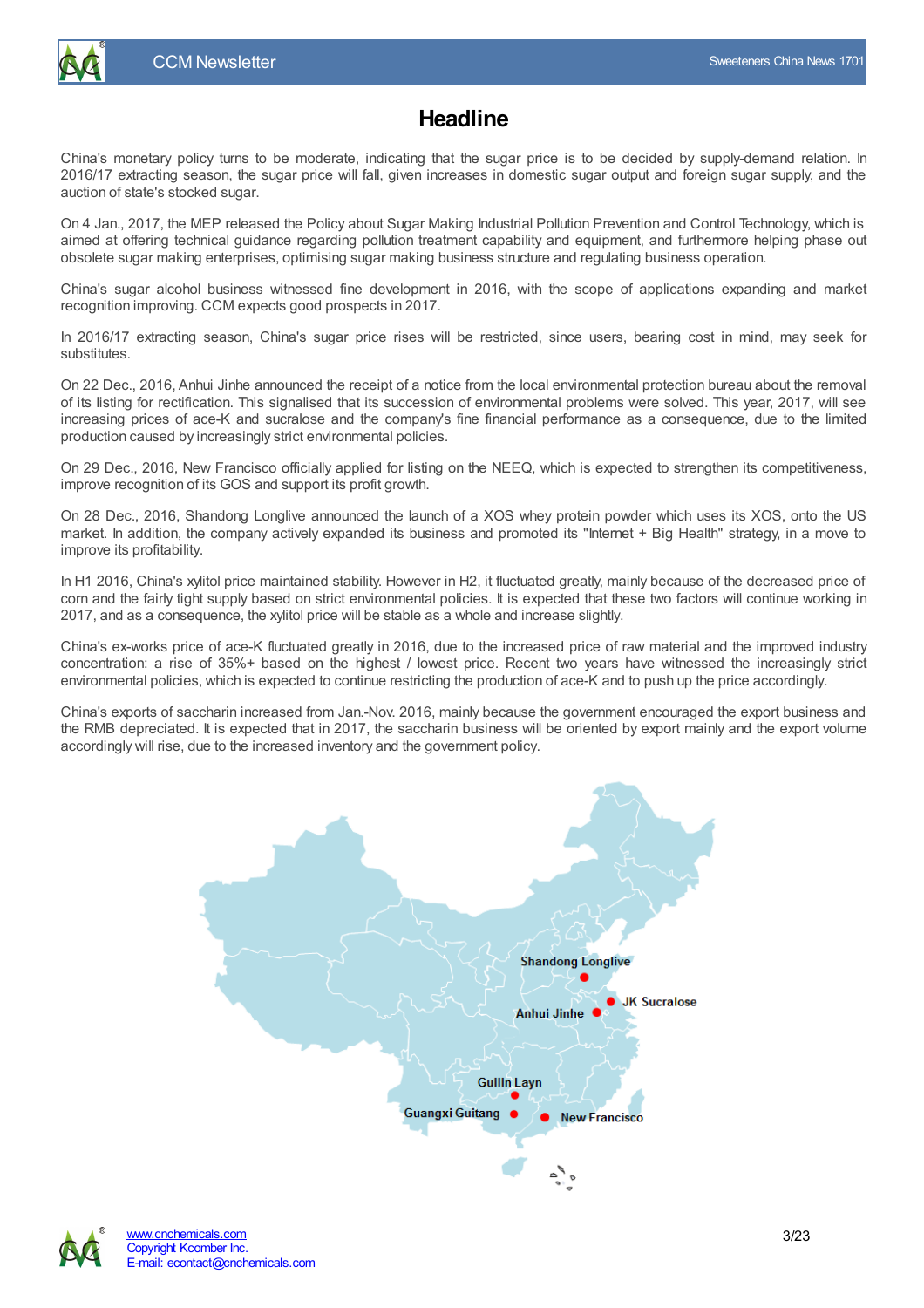# <span id="page-3-0"></span>**Editor's Note**

Welcome to Jan. issue of *Sweeteners China News* (Vol. 7 Issue 01 2017)

Pollution treatment is a "normal" to industrial production. Last year, 2016, saw the impact of increasingly strict environmental policies on sweetener business.

HIS, segmented fine chemicals, was of course impacted by environmental policies. Specifically,

Sucralose: many manufacturers were incapable of full operation and some were forced to suspend production, causing tight supply and sharp price rises (100%+ in 2016)

Ace-K: tight supply of raw materials and ace-K resulting in a price rise of 35%+ in 2016

The production of xylitol was also influenced. The supply was fairly tight due to production limitation / suspension, which was a drive for price rises.

In 2017, environmental policies will continue working or will be issued.

In particular, the *Policy about Sugar Making Industrial Pollution Prevention and Control Technology* was released by the MEP on 4 Jan., to offer technical guidance regarding pollution treatment capability and equipment, and furthermore help phase out obsolete sugar making enterprises, optimise sugar making business structure and regulate business operation.

In Jan., the sugar price maintained high. However, its further rise will be limited, since downstream users, for cost saving and profit making, will seek for substitutes, and the sugar supply (incl. newly extracted sugar launched onto the market and the state's reserved sugar auctioned) will increase.

It is expected that sweetener manufacturers can increase input into pollution treatment, if they intend to ease the impact.

The USD/RMB exchange rate in this newsletter is USD1.00=RMB6.9498 on 3 Jan., 2017, sourced from the *People's Bank of China*. All the prices mentioned in this newsletter will include the VAT, unless otherwise specified.

If you would like to cover any specific topics or investigate any covered subjects in more details, please contact us on +86-20- 3761 6606, or econtact@cnchemicals.com.

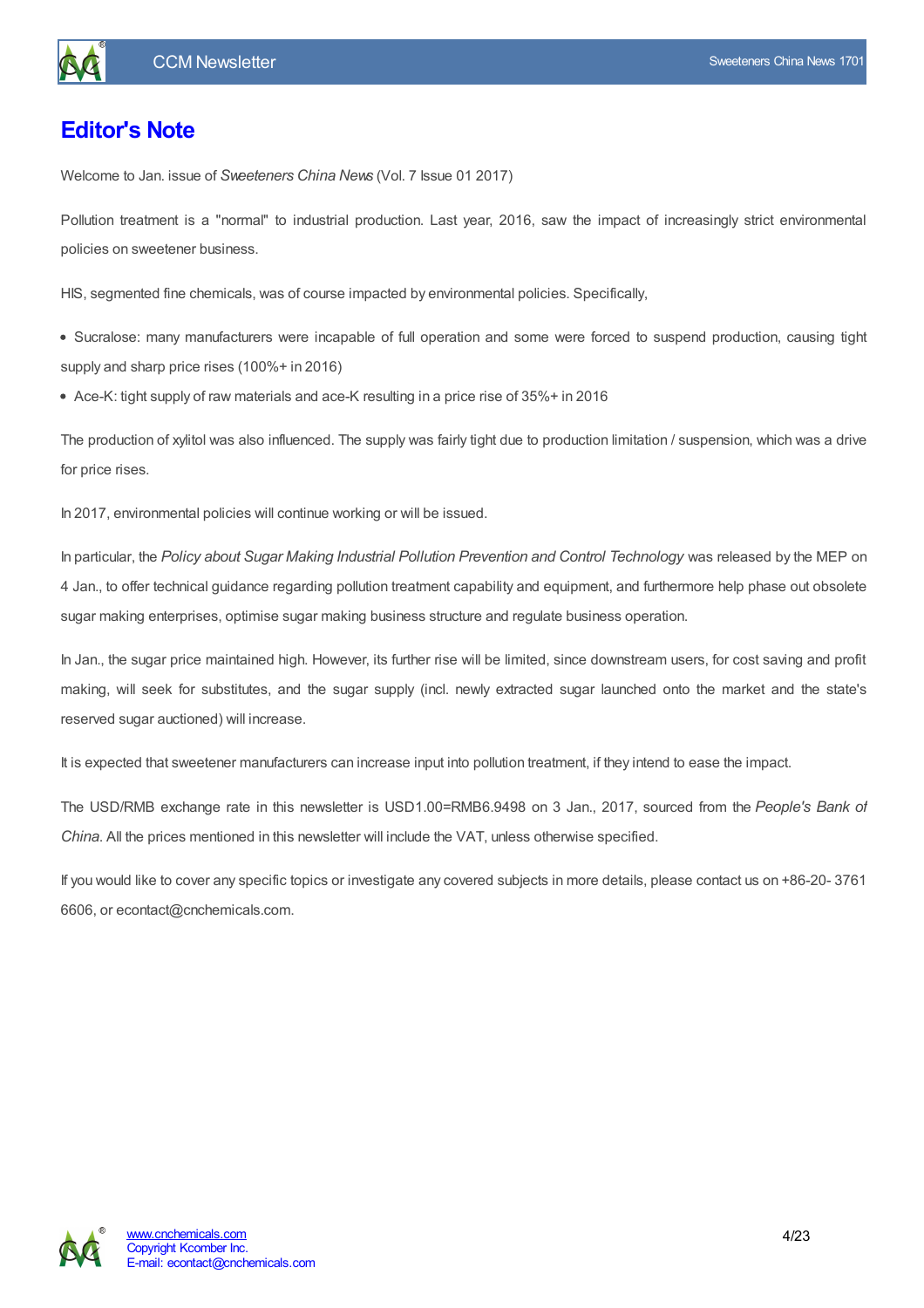# <span id="page-4-1"></span><span id="page-4-0"></span>**Expert View**

# **China's sugar price to fall**

Summary: China's monetary policy turns to be moderate, indicating that the sugar price is to be decided by supply-demand relation. In 2016/17 extracting season, the sugar price will fall, given increases in domestic sugar output and foreign sugar supply, and the auction of state's stocked sugar.

*The Chinese article was written by Zhang Zihai, from Avic Futures Co., Ltd.*

Last year, 2016, saw sharp growths in the commodity market, turnarounds over the sluggish market in 2015. Specifically, the rise in agricultural produce overall was significant. Take Wenhua index as an example, the figure rose by nearly 30% to USD1,055.86/t (RMB7,338/t) at the end of Nov.

However, recently, the sugar price has fluctuated and fell. This is mainly because the impact by financial feature has been weakened and the price has been mainly decided by supply-demand relation. Further, the supply will play a key role, since the demand is comparatively rigid.

#### **[Macroeconomic conditions]**

#### **In China:**

The central economic work meeting closed recently, highlighted 3 signals.

1. A prudent and neutral monetary policy for 2017: the monetary policy will gradually turn to be normal instead of being loose;

2. No mentions about rational economic operation – a showcase that the central tolerance to the slowdown in economic growth has been improved;

3. "Prevention and control" of financial risks, vs. only "prevention" of financial risks

The changes in the latter two mean that the financial feature will no longer impact the commodities greatly and instead, the supplydemand relation will play a role.

#### **In the US:**

Provided that the Federal Reserve System will increase the USD interest for 3-4 times in 2017, the US Dollar Index (USDX) now has surpassed the "102" line set in late Nov. 2016, and is expected to reach the historic high of "121.02" in 2001. In this context, the speculations of bulk commodity will be restrained.

Besides, the USDX is also influencing Brazilian currency, which has depreciated again (first in Oct. 2016). This will reduce the cost for sugar exports from Brazil, beneficial to global sugar supply.

#### **[Supply of sugar]**

#### **In China:**

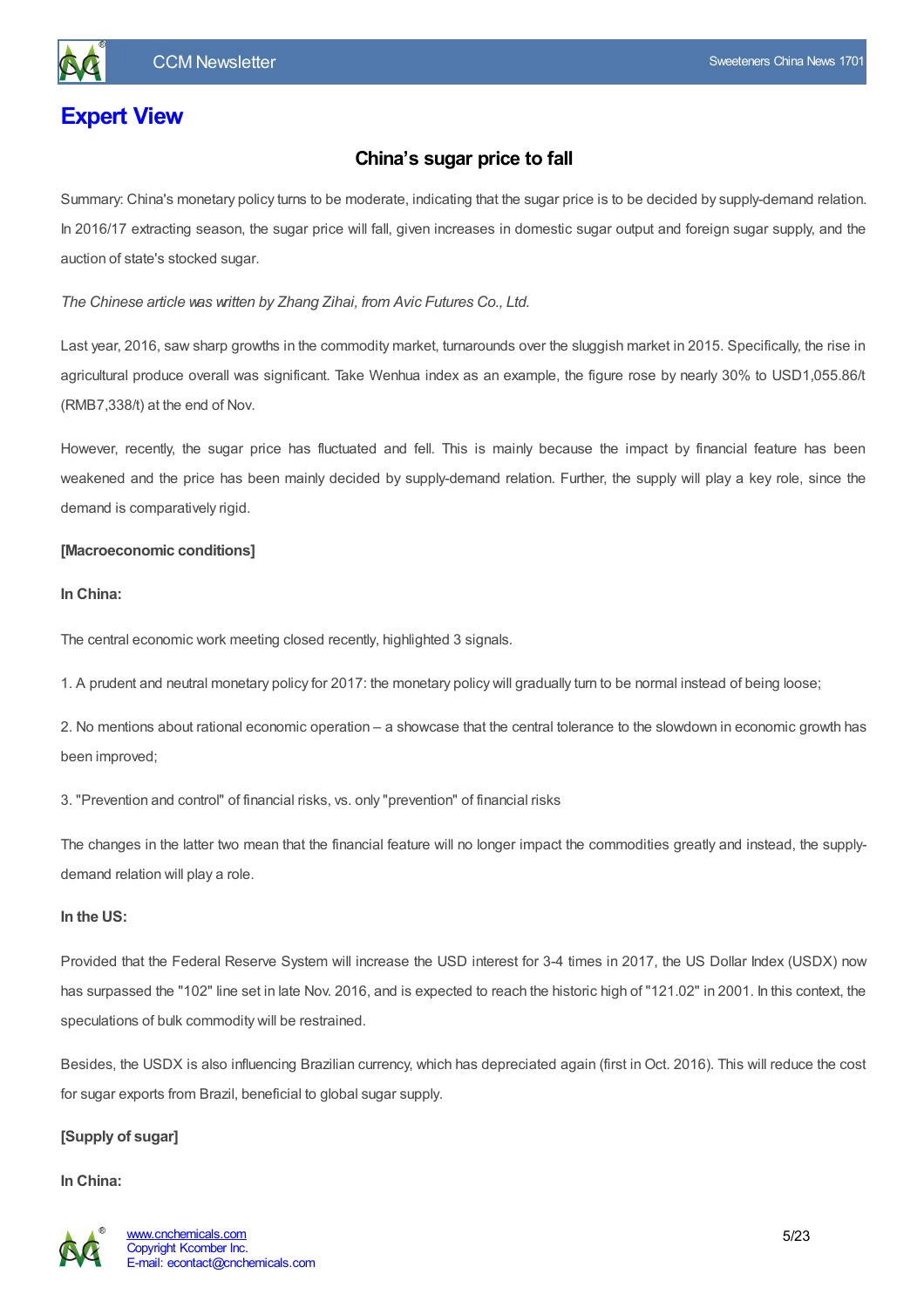1. Output: the overall sugar output will increase in 2016/17 extracting season (Oct. 2016-Sept. 2017), since the planting area in a key sugar producing area Guangxi Zhuang Autonomous Region has increased, the climate conditions are good and the beet output of Inner Mongolia Autonomous Region has risen.

The sugar output in Guangxi is expected to go up by 590,000 tonnes to around 5.70 million tonnes and nationwide up by about 800,000 tonnes. Due to the increased sugar yield of sugar plants, the sugar output may be increased further. This exerts pressure on the sugar price rises.

2. Auction of state's stocked sugar: a succession of auctions have been carried out since H2 2016, as restrictions on sugar price rises. This activity will continue, to significantly restrain the high price.

#### **In India and Brazil:**

India: In 2015/16 extracting season, India was an importing country instead of a exporting one, which had a big impact on the global supply-demand relation. According to the India Sugar Mills Association, its sugar output will reach 23.40 million tonnes in 2016/17 and the total supply (incl. inventory) will hit 31.10 million tonnes, vs. a demand of 25.50 million tonnes. It is estimated that the inventory by the end of 2016/17 will amount to 5.60 million tonnes, which can meet the demand in the first 2.5 months of 2017/18. Hence, its imports may come to an end temporarily.

Brazil: The output will fall but maintain high. According to Conab, about 39.81 million tonnes of sugar will be produced in 2016/17, slightly lower than 39.96 million tonnes expected in Aug. Specifically, the output in middle and southern Brazil will reach 36.30 million tonnes, and in Northeast Brazil 3.50 million tonnes.

| Reaion                           | 2015/16, thousand tonnes) | 2016/17, thousand tonnes | YoY change, thousand tonnes |
|----------------------------------|---------------------------|--------------------------|-----------------------------|
| Guangxi Zhuang Autonomous Region | 5.110.00                  | 5.700.00                 | 590.00                      |
| <b>Yunnan Province</b>           | 1,910.40                  | 1.750.00                 | $-160.00$                   |
| Guangdong Province               | 630.90                    | 800-850                  | 169.1-219.1                 |
| Hainan Province                  | 150.90                    | 180.00                   | 29.10                       |
| Xinjiang Uygur Autonomous Region | 432.30                    | 490.00                   | 57.70                       |
| Inner Mongolia Autonomous Region | 284.00                    | 350.00                   | 66.00                       |
| Hebei Province                   | 97.50                     | 120.00                   | 22.50                       |
| Total                            | 8.701.90                  | 9.470-9.520              | 768.1-818.1                 |

Table 1: Sugar output in selected regions in China, 2016/17 extracting season

*Note: Extracting season: from Oct. this year to Sept. the following year.*

*Source: CCM*

# <span id="page-5-1"></span><span id="page-5-0"></span>**Governmental Direction**

# **Policy about Sugar Making Industrial Pollution Prevention and Control Technology**

Summary: On 4 Jan., 2017, the MEP released the *Policy about Sugar Making Industrial Pollution Prevention and Control Technology*, which is aimed at offering technical guidance regarding pollution treatment capability and equipment, and furthermore helping phase out obsolete sugar making enterprises, optimising sugar making business structure and regulating business operation.

On 4 Jan., 2017, the Ministry of Environmental Protection of the People's Republic of China (MEP) issued the *Policy about Sugar Making Industrial Pollution Prevention and Control Technology (Policy)* for the prevention and control of industrial wastewater

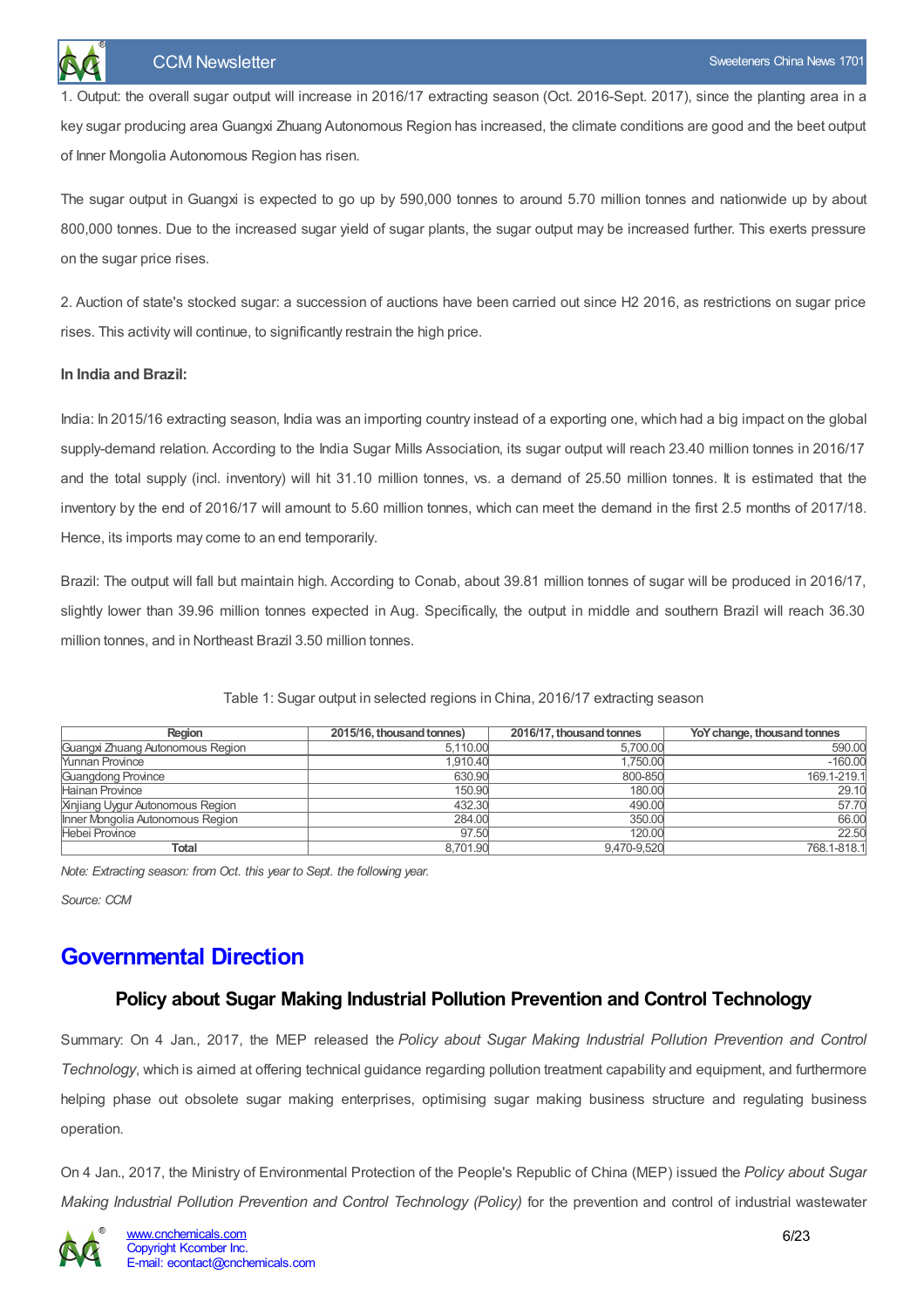and air pollution. This is expected to offer technical support to the formulating of sugar making industry policy and pollution prevention and control plan, the implementation of pollutant discharge licensing system and the choosing of pollution prevention and control technology.

Here are key contents.

#### **1. Air pollution treatment**

Low nitrogen burning technology and high effectiveness dedusting, desulphurisation and denitrification equipment should be adopted in boilers, in order to reduce the emissions of particle, sulphur dioxide (SO<sub>2</sub>) and nitrogen oxides

Closed corridors should be constructed for the transport of bagasse, ash restraining equipment should be installed at all connections during the transportation, and dustproof equipment should be used at all bagasse yards

#### **2. Water pollution**

Shunting of rainwater and sewage, and clean water and sewage, segregated pretreatment and recycling should be carried out, to ensure that the discharge of pollutants stably meet the standards

Recycling rate of wastewater should be improved, by constructing recycling systems such as beet washing recycling system

#### **3. Solid waste**

- Bagasse can be used as fuel for boiling and raw material for other productions
- Beet pulp can be used for producing animal feed

Molasses can be used for producing fermented products, feed, fertiliser and other products, according to industry policies and market demand

In accordance with the *Policy*, data regarding the operating of production facility and environmental protection equipment should be filed, and key pollutants such as  $SO<sub>2</sub>$  should be monitored online. Though it is just a directory document, having no mandatory measures, it is an indication that the government is intending to optimise the sugar making business structure, eliminating obsolete production capacity and improving the access threshold.

In 2015/16 extracting season (Oct. 2015-Sept. 2016), the sugar price maintained growths, beneficial to sugar makers: the total profits of all sugar makers amounted to USD130.94 million (RMB910 million), according to CCM's research. This attracted newcomers and sugar makers who suspended production before to restart the business.

As to 17 Jan. in 2016/17, all sugar plants in Guangxi Zhuang Autonomous Region started their extractings – the number of sugar plants was up by 11 YoY and the daily extracting capacity was up by 52,500 tonnes YoY. Specifically, Qinzhou Huayu Sugar Co., Ltd., through consigned processing, restarted the sugar extracting which was halted for over 1 year. Sugar plants in Hainan all operated as to 11 Jan., and the quantity was up by 2 YoY.

The environmental policies are getting stricter. Last year, 2016, saw the issuing of the *Proposal to Control Pollutant Discharge* Licensing, the unveiling of the Water Pollution Prevention and Control Lawof the People's Republic of China (Draft for Revision), etc. All these are expected to regulate the sugar making business, eliminating sugar making business that are substandard

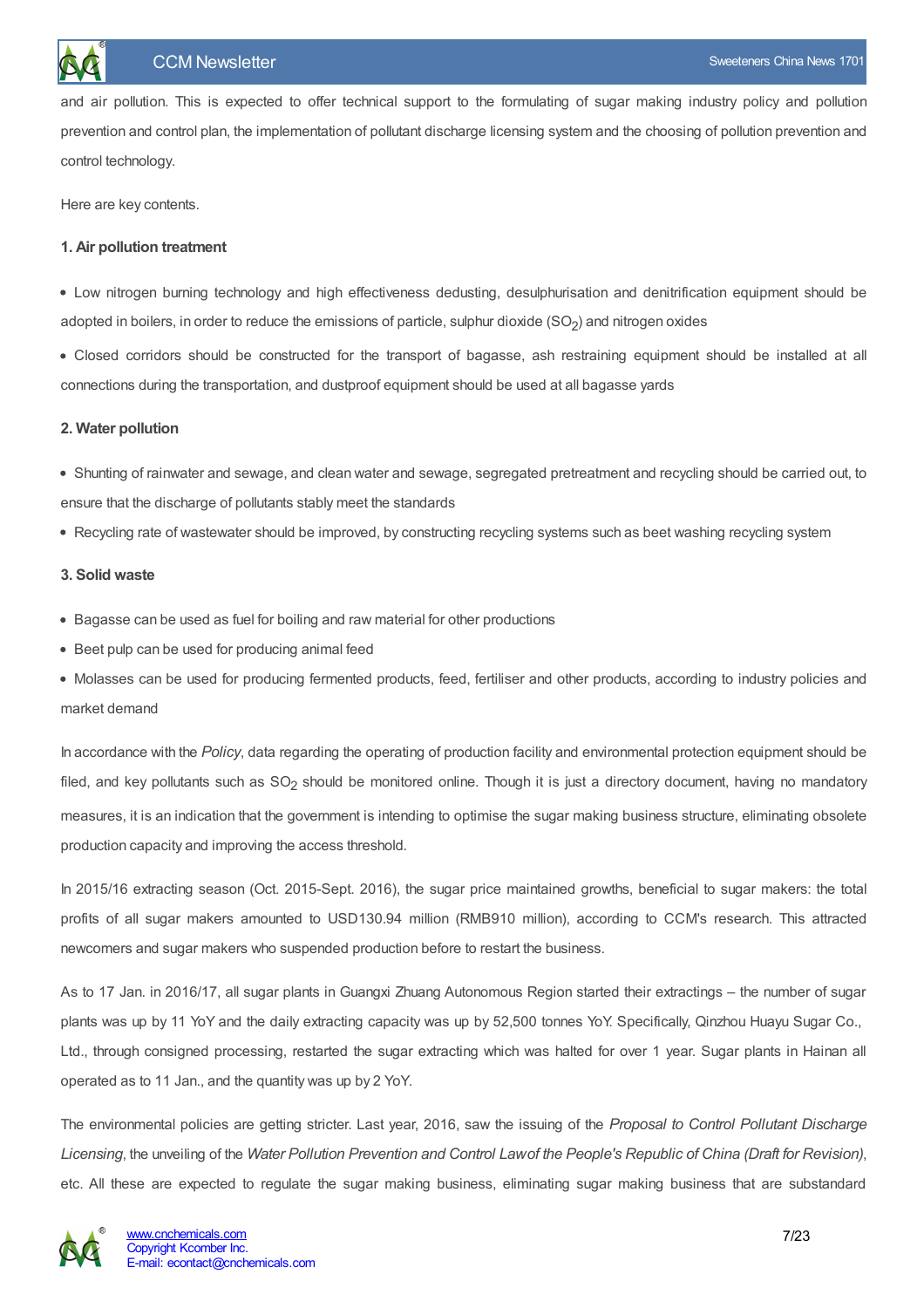

regarding pollution treatment (equipment), and optimising the business structure.

# <span id="page-7-1"></span><span id="page-7-0"></span>**Market Dynamics**

### **China's sugar alcohol business develops well in 2016**

Summary: China's sugar alcohol business witnessed fine development in 2016, with the scope of applications expanding and market recognition improving. CCM expects good prospects in 2017.

China began to produce sugar alcohol in the 1970s, but the industry developed slowly: total production capacity stood at less than 100,000 t/a in the 1990s. However, in the past decade it has grown quickly as a result of economic restructuring, and development in the chemical and pharmaceutical businesses, as well as in light industry: present capacity exceeds 2.30 million t/a.

"In recent years, the sugar alcohol business has developed rapidly – overcapacity has been witnessed in selected products in the last two years," stated Zhu Lujia, secretary general of the Functional Sugar and Ingredient Specialised Commission, "Problems such as overcapacity, blind investment, high energy consumption and environmental pollution are key issues." According to CCM's research, production capacity utilisation of sorbitol (about 2 million t/a) and xylitol (over 130,000 t/a), the top 2 sugar alcohols, is presently less than 70% and 60% respectively.

Global sales of sugar alcohols have increased frequently in recent years: value of sales was USD1.93 billion in 2011, USD2.87 billion in 2015, and was expected to surpass USD3 billion in 2016, according to the International Sugar Organisation.

In China, sorbitol and xylitol are key sugar alcohols. Output of these alcohols in 2015 amounted to over 1.30 million tonnes and around 70,000 tonnes respectively. Thanks to high production capacity and strong demand, exports of these alcohols have topped the list for years: from Jan.-Nov. 2016, 84,952.76 tonnes of sorbitol and 27,989.45 tonnes of xylitol were exported.

In 2016, the scope of sorbitol applications was expanded to include frozen surimi products (condiments for hot pot), of which the market size is expected to increase given the rapid growth of the domestic hot pot business. Demand for sorbitol will, of course, increase accordingly.

Xylitol, which is calorie free and anti-dental caries, is now widely applied in sugar-free sweets. For instance, in North Europe, sugar free chewing gum with added xylitol makes up 80%+ of all chewing gums vs. no more than 50% in China. This indicates huge market potential domestically.

Some sugar alcohols play a functional role. However in China businesses focused on these alcohols started late, and markets have yet to completely mature. Take erythritol (which has a taste and sweetness similar to white sugar but has only 1/10 of the calories of white sugar, and is an anti-oxidant, protecting the liver and cardiovascular system) as an example. Production started in 2004, and the industry now has a total production capacity of 21,000 t/a. Its key manufacturers are Zibo Zhongshi Gerui Biotechnology Co., Ltd. (Production capacity: 12,000 t/a), Shandong Sanyuan Biotechnology Co., Ltd. (Sanyuan Biotechnology, 5,000 t/a) and Baolingbao Biology Co., Ltd. (4,000 t/a).

Erythritol is mainly exported to Europe, America and Southeast Asia. In the domestic market, it is not well recognised and sales have been disappointing. "Before 2016, the business was operating at a loss due to poor market recognition," stated Sanyuan Biotechnology in its H1 2016 financial report, "This year we promoted the product widely and made certain results."

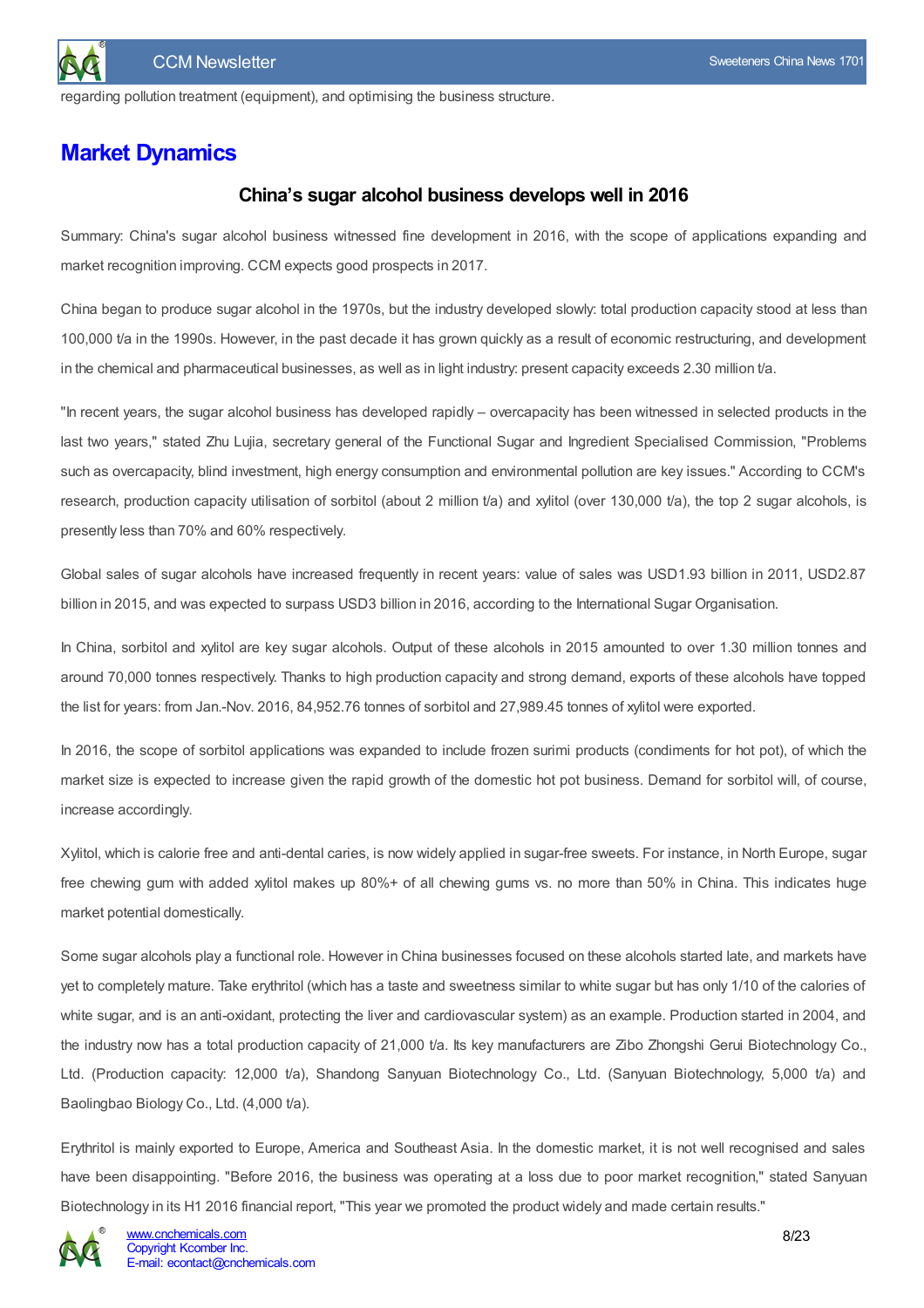

With heightened consumer focus on health products, and increased efforts by manufacturers to promote erythritol, the alcohol is expected be gradually recognised by consumers, and sales are expected to increase. In addition, demand for products which are marketed in a mature fashion, such as sorbitol and xylitol, will increase due to their widened scope of application. The market for sugar alcohol looks promising in 2017.

## **Limited rise expected in sugar price in China in 2016/17**

<span id="page-8-0"></span>Summary: In 2016/17 extracting season, China's sugar price rises will be restricted, since users, bearing cost in mind, may seek for substitutes.

According to the China Sugar Association, by the end of Dec. 2016, the cumulative output of sugar in 2016/17 extracting season (Oct. 2016-Sept. 2017) amounted to 2.30 million tonnes, up by 19.85% YoY. Specifically,

- Cane sugar: 1.52 million tonnes
- Beet sugar: 774,600 tonnes

Meanwhile, the sales totalled 1.17 million tonnes, up by 23.67% YoY. The sales / production ratio was 50.82%, vs. 49.25% in the same period of 2015/16.

Last extracting season, 2015/16, saw frequent rises in sugar price. In 2016/17, the growth is expected to continue: the price was USD1,003/t (RMB6,914/t) in Dec., up by 23.67% YoY, according to CCM's price monitoring. All these are good news to the domestic sugar makers.

The supply-demand relation, the imports and the sugar smuggling are also factors impacting the sugar price.

According to the Ministry of Agriculture of the People's Republic of China (MOA), the sugar shortage is 1.67 million tonnes in 2016/17, which is a support to price rise.

In addition, China is a large sugar (raw sugar + refined sugar, 90%+ of raw sugar) importing country: 3.73 million tonnes in 2015/16, making up 20.86% of the total sugar consumption (based on the raw sugar / sugar processing ratio at 1:0.85), and 4.81 million tonnes in 2014/15, 27.07% of the total.

According to CCM's research, from 1-13 Jan., 2017, the international price of raw sugar stayed at USD440.92-462.97/t (20-21 cent/lb). If transportation fee and tariff are included, the profit from processing imported in-quota raw sugar is USD143.89/t (RMB1,000/t) and zero from out-of-quota raw sugar.

Currently, the Ministry of Commerce of the People's Republic of China is investigating into imports of sugar for safeguard measures. It is a common idea that the tariff, of great possibility, will be increased. This will pose a large threat to the import business, impact the domestic supply of sugar and help drive up the price.

China has strengthened the fighting against sugar smuggling and the quantity of smuggled sugar is decreasing, beneficial to sugar price rises.

However, the sugar users, facing increasing sugar price, inevitably, will seek for substitutes. In Nov. 2016, the MOA adjusted the

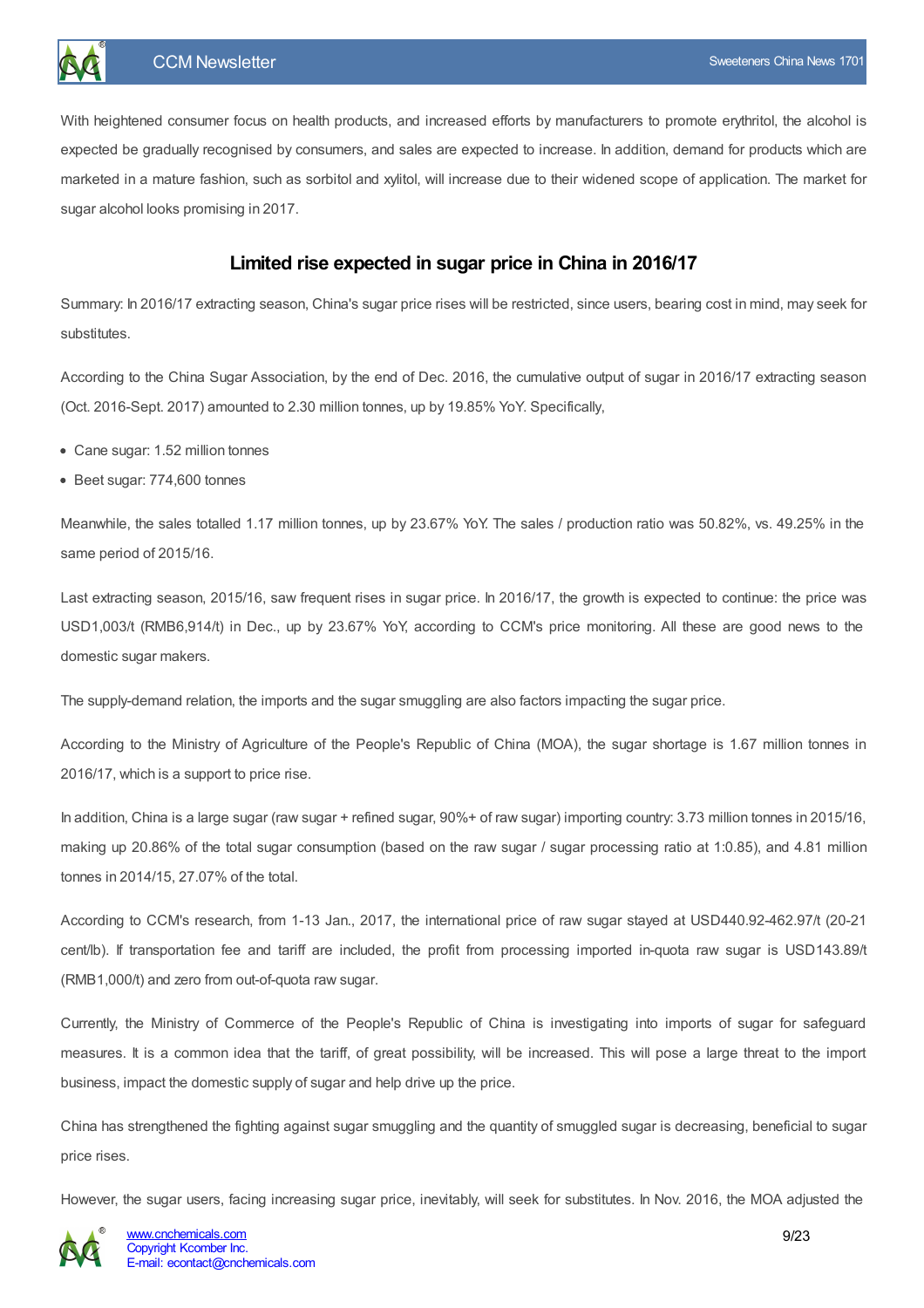prediction on the consumption of sugar for 2016/17, from 15.10 million tonnes to 15 million tonnes, and attributed it to the increasing use of substitutes such as starch sugar.

Meanwhile, the growth in downstream output has slowed down, which also restrains the sugar consumption.

- $\bullet$  Sweets: output up by 13.84% YoY in 2014, 6.68% in 2015 and even down by 0.67% in Jan.-Oct. 2016
- Soft drinks: output up by 7.01% YoYin 2014, 6.20% in 2015 and 2.14% in Jan.-Oct. 2016

All this will result in a limited rise in sugar price.

# <span id="page-9-1"></span><span id="page-9-0"></span>**Company Development**

#### **Anhui Jinhe to financially benefit from short supply of sweeteners in 2017**

Summary: On 22 Dec., 2016, Anhui Jinhe announced the receipt of a notice from the local environmental protection bureau about the removal of its listing for rectification. This signalised that its succession of environmental problems were solved. This year, 2017, will see increasing prices of ace-K and sucralose and the company's fine financial performance as a consequence, due to the limited production caused by increasingly strict environmental policies.

On 22 Dec., 2016,Anhui Jinhe Industrial Co., Ltd. (Anhui Jinhe) announced the receipt of a notice from the Bureau of Environmental Protection of Chuzhou City, Anhui Province, about the *Notice to Remove the Listing of Anhui Jinhe for the Violation of Environmental Protection Law issued by the Department of Environmental Protection of Anhui Province*. This meant that its listing on the official website of the provincial environmental protection department for rectification was removed.

In Aug. 2016, Anhui Jinhe was listed by the provincial environmental protection department for its serious environmental problems which were violations of the environmental protection laws and regulations, and was ordered to finish the rectification and turn over a penalty of USD43,170 (RMB300,000) by the end of Nov. 2016. The problems included no processings of formalities related to its changes in measures to deal with waste gas generated from its projects such as a 5,000 t/a acesulfame-K (ace-K) production project, no application for environmental impact assessment on its liquid ammonia and methanol co-production project, and dishonesty in its reportings about air pollution prevention and control measures and environmental protection equipment checking.

"The listing for rectification has no impact on our business operation and no big negative impact on our financial performance," claimed Anhui Jinhe at that time, "The rectification will be finished by the end of Sept. at the latest, having small impact on the production." The removal indicated that its environmental problems were solved.

Anhui Jinhe is mainly producing ace-K and sucralose. So far these 2 sweeteners have recorded large growths in price, expected to contribute to its profit growth in 2017. Specifically,

#### **• Sucralose**

A key manufacturer JK Sucralose Inc. suspended production for environmental problems and resumed production at a limited scale. Other manufacturers, restricted by environmental policies, reduced the production. All this has caused sharp rises in price since May, with a rate of over 100%.

Anhui Jinhe is now operating at a production capacity of 500 t/a. Its 1,500 t/a production line, now under construction, is expected to

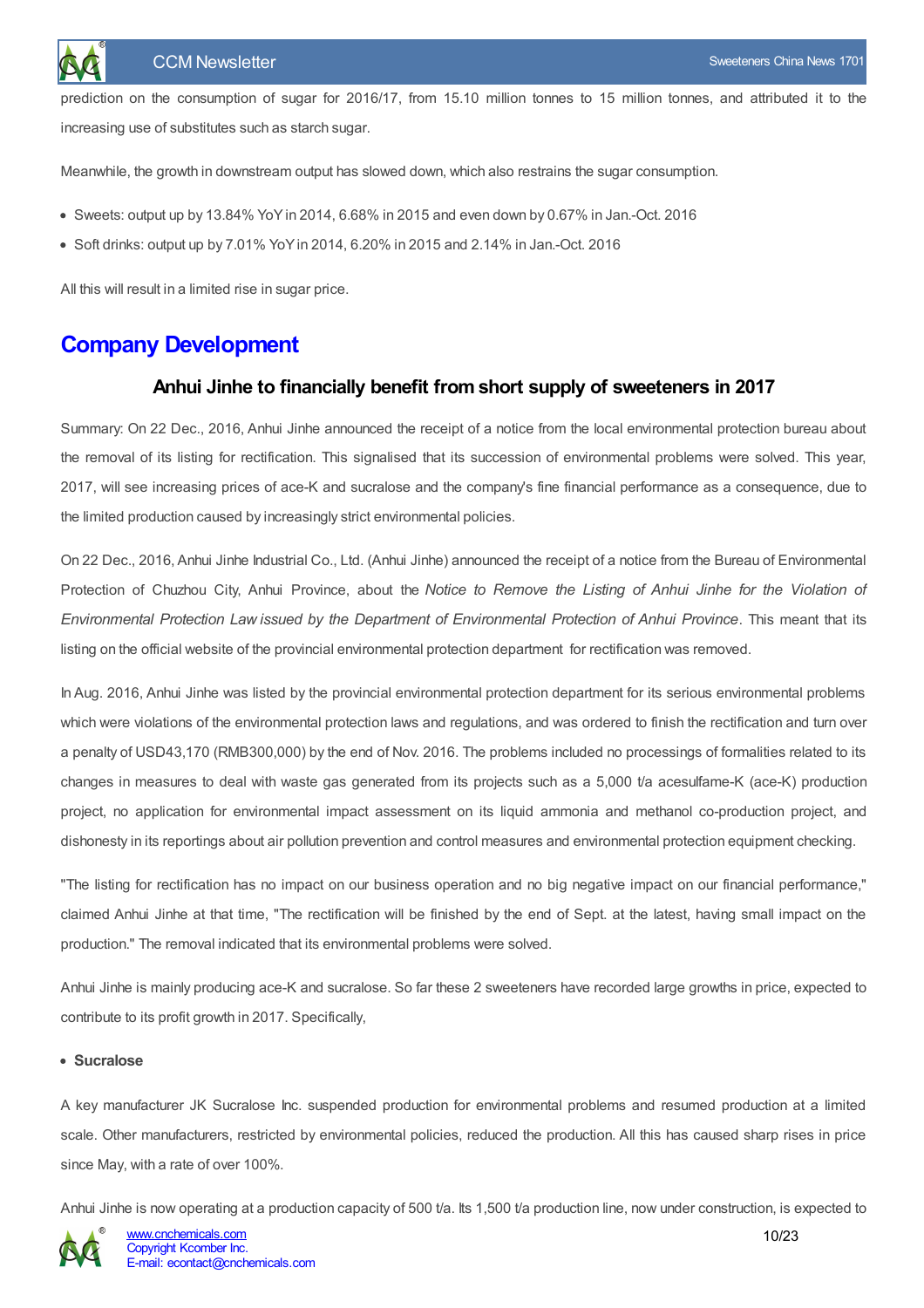be put into operation in March 2017. Since 40% of its orders were signed in late 2016, Anhui Jinhe will benefit from the high price and improve its financial performance in 2017.

#### **Ace-K**

The price increased by 35%+ in 2016, mainly because a key competitor Suzhou Hope Technology Co., Ltd. (Suzhou Hope) reduced the production significantly due to the break of capital chain and the production suspensions of key diketene (DK) manufacturers in April and July caused by production accidents.

Though Suzhou Hope has been reorganised, its production stays low, with production capacity declining from 10,000 t/a to less than 2,000 t/a. In addition, Suzhou Hope was ordered to relocate its ace-K project to the Yangzijiang International Chemical Industrial Park by 30 Dec., 2017, owing to its leakages of sulphur trioxide and liquid ammonia. This further restricts the production.

Anhui Jinhe is now operating at a production capacity of 12,000 t/a. Besides, it has a production capacity of 10,000 t/a for raw material DK. This indicates that the company will not be greatly impacted by the short supply of DK in the market and will benefit from the high priced ace-K.



#### Figure 1: Ex-works price of acesulfame-K in China, Jan.-Dec. 2016

Source: CCM

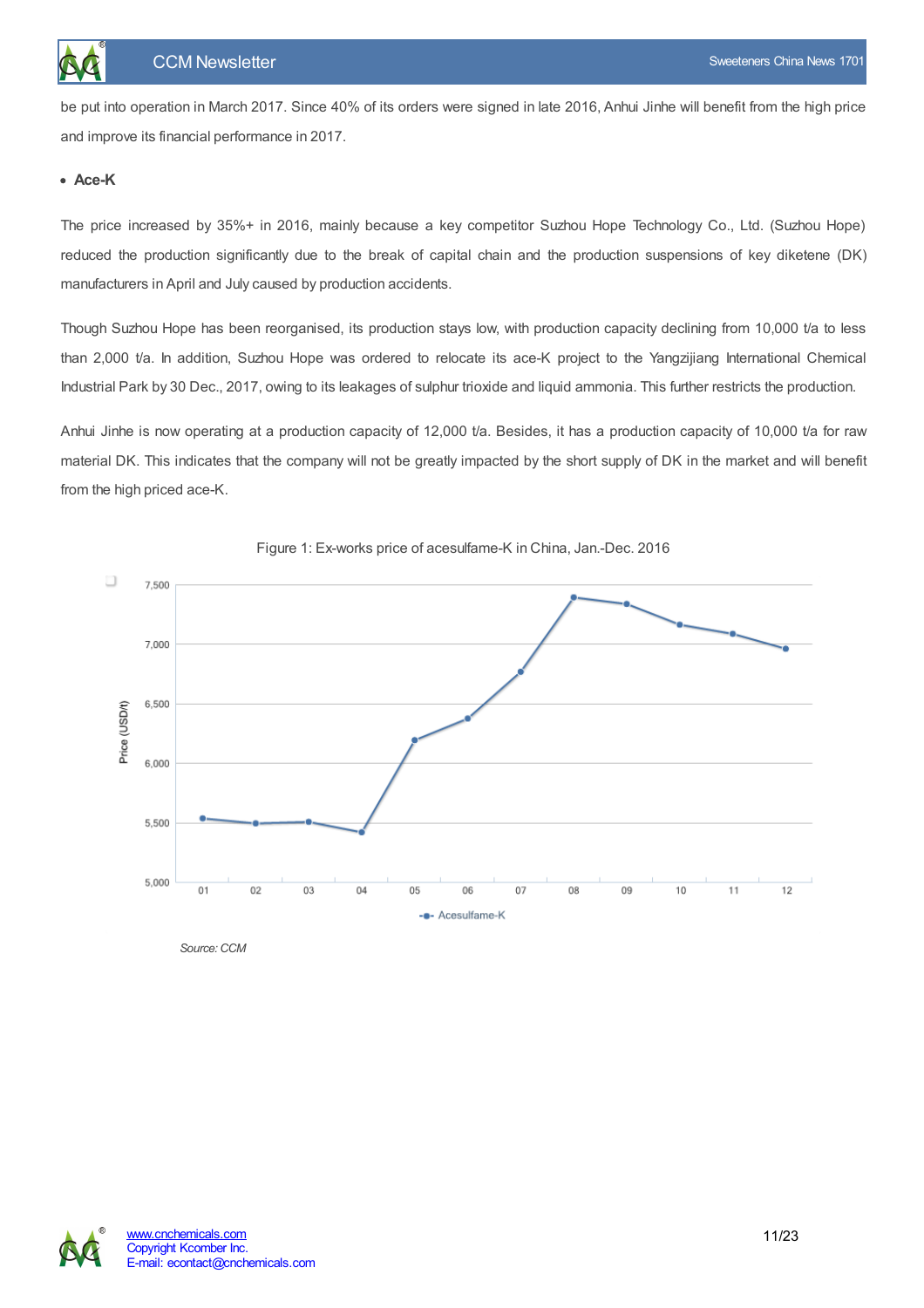



Figure 2: Ex-works price of sucralose (99%) in China, Jan.-Dec. 2016

Source: CCM

#### **New Francisco applies for listing on NEEQ**

<span id="page-11-0"></span>Summary: On 29 Dec., 2016, New Francisco officially applied for listing on the NEEQ, which is expected to strengthen its competitiveness, improve recognition of its GOS and support its profit growth.

On 29 Dec., 2016, New Francisco (Yunfu City) Biotechnology Co., Ltd. (New Francisco) officially applied for listing on the New Third Board (= National Equity Exchange and Quotations, NEEQ), and accordingly submitted its financial / auditing reports and a report regarding the securities company in charge of its share transfer.

Specifically, in 2014, 2015, and Jan.-Aug. 2016, the company's sales reached USD17.55 million (RMB122 million), USD13.90 million (RMB96.61 million) and USD9.13 million (RMB63.43 million) respectively, with corresponding net profit amounting to USD2.68 million (RMB18.65 million), USD2.25 million (RMB15.61 million) and USD1.47 million (RMB10.25 million).

New Francisco is a Taiwanese-Indonesia joint venture. Its controlling shareholder is Jinruiqi Investment Co., Ltd., which has a 59.95% stake in the company. It is mainly involved in the R&D, production and sale of galacto oligosaccharide (GOS, key product), maltodextrin and other functional sugars like fructo oligosaccharide (FOS), isomalto-oligosaccharide (IMO) and linear oligosaccharide. In 2014, 2015, and Jan.-Aug. 2016, its sales of GOS were USD16.40 million (RMB114 million), USD12.80 million (RMB88.98 million) and USD3.35 million (RMB58 million) respectively, accounting for 93.87%, 92.10% and 91.44% of the company's sales.

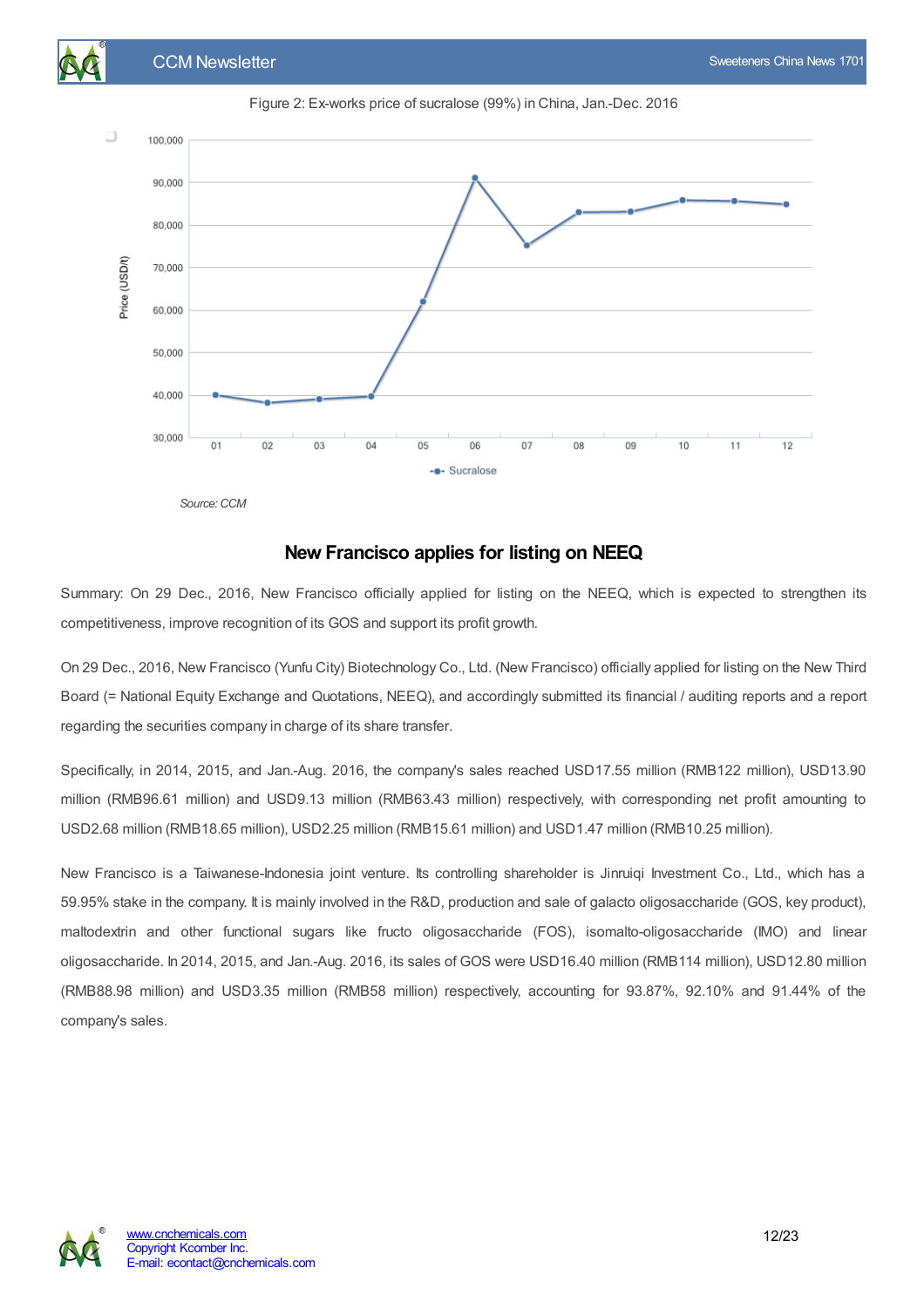

Figure 3: New Francisco's GOS sales, 2014-2015 & Jan.-Aug. 2016

The listing of the company is expected to improve product recognition and enhance its competitiveness, and meanwhile provide it with channels for financing.

According to CCM's research, there are only a few GOS manufacturers in China, including Quantum Hi-tech (China) Biological Co., Ltd. (production capacity: 10,000 t/a, stock code: 300149), Baolingbao Biology Co., Ltd. (production capacity: 5,000 t/a, stock code: 002286) and New Francisco (15,000 t/a). Compared to the other 2 manufacturers, who have already been listed, New Francisco lacks financing channels and exposure. The listing is hoped to enable it to gain ground on its competitors.

Notably, New Francisco intends to acquire its affiliated company, King-Prebiotics Biotechnology (TW) Co., Ltd. (King-Prebiotics), before the listing in order to reduce financial risks. Reportedly, the two companies are highly interrelated: the former sells GOS to the latter and also purchases raw materials from the latter. In particular:

- Sales: USD0.38 million (RMB2.65 million) in 2015, making up 2.74% of New Francisco's sales mix, and USD2.98 million (RMB20.69 million) from Jan.-Aug. 2016, 32.62% of the total
- Purchasing: USD1.07million (RMB7.44 million) in 2015, making up 11.32% of the company's total purchases, and USD3.78 million (RMB26.25 million) from Jan.-Aug. 2016, 45.66% of the total

New Francisco is a formulator of the national GOS standard. Its GOS has been certified by the US' FDA as GRAS (= Generally Recognized as Safe). Its high purity (100%) GOS is mainly used in infant food, liquid milk and healthcare food. As a nutritional supplement to infant formula, demand for GOS has been increasing since the two-child policy was implemented. This increase in demand is expected to continue to provide opportunities for this leading GOS manufacturer.



*Source:NewFrancisco (Yunfu City) BiotechnologyCo., Ltd.*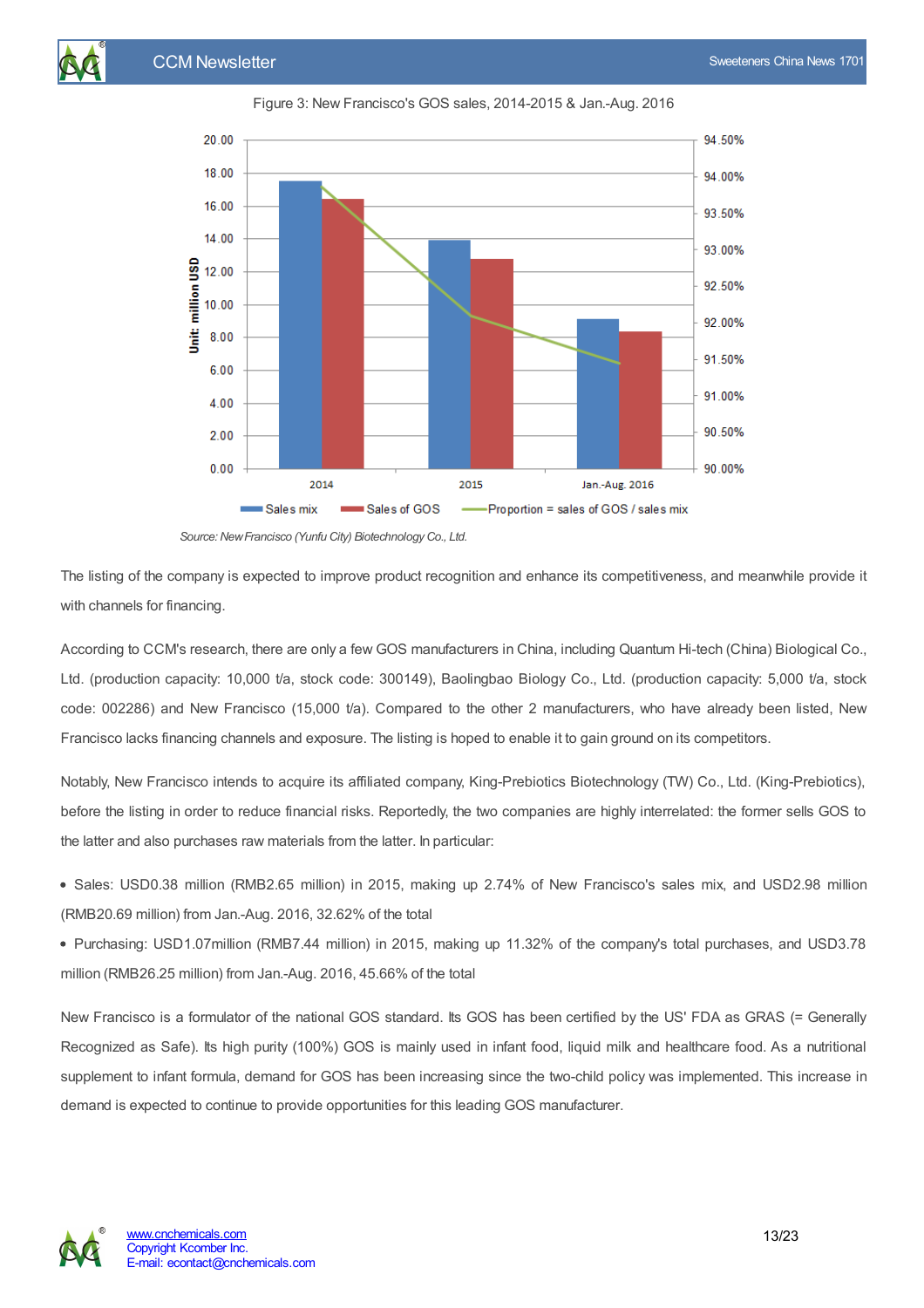

<span id="page-13-0"></span>Summary: On 28 Dec., 2016, Shandong Longlive announced the launch of a XOS whey protein powder which uses its XOS, onto the US market. In addition, the company actively expanded its business and promoted its "Internet + Big Health" strategy, in a move to improve its profitability.

On 28 Dec., 2016, Shandong Longlive Bio-technology Co., Ltd. (Shandong Longlive) officially announced that the xylo oligosaccharide (XOS) whey protein powder jointly developed by University of California, Los Angeles and Nutrasumma Inc. was marketed on Amazon.com, the largest E-commerce platform in the US. Specifically, XOS developed by Shandong Longlive was added into the product, to improve the intestinal health, promote the absorption of whey protein and increase the utilisation of protein. This launch enabled Shandong Longlive to move into the US market.

Shandong Longlive is mainly involved in the business of functional sugars. In recent two years, its sales of functional sugars (mainly XOS) made up 50%+ of the sales mix. Currently, the company is operating at a production capacity of 4,000 t/a for XOS. Its 6,000 t/a XOS project which is now under trial production, is expected to be put into mass production soon.

XOS is widely applied. In addition to healthcare products, Shandong Longlive is using it in feed, food and drug.

Feed: in 2006, a certificate of feed and feed additive was obtained for its XOS (prebiotics) from the Ministry of Agriculture of the People's Republic of China; in June 2016, its XOS feed was launched onto the European market; in Oct. 2016, it started marketing its premium XOS feed brand "Xinyuankang" in domestic market

Food: XOS is used as a nutrient supplement in infant formula. According to its 2015 financial report, Shijiazhuang Junlebao Dairy Co., Ltd. is a key client for its XOS and Yashili International Holdings Ltd. a new one

Drug: in March 2015, the company was approved by the China Food and Drug Administration for its use of XOS as an excipient in clinical test. This marks an application expansion, though no specific products have been launched so far



Figure 4: Shandong Longlive's sales of functional sugars, 2012-2015 & Jan.-June 2016



*Source: Shandong Longlive Bio-technologyCo., Ltd.*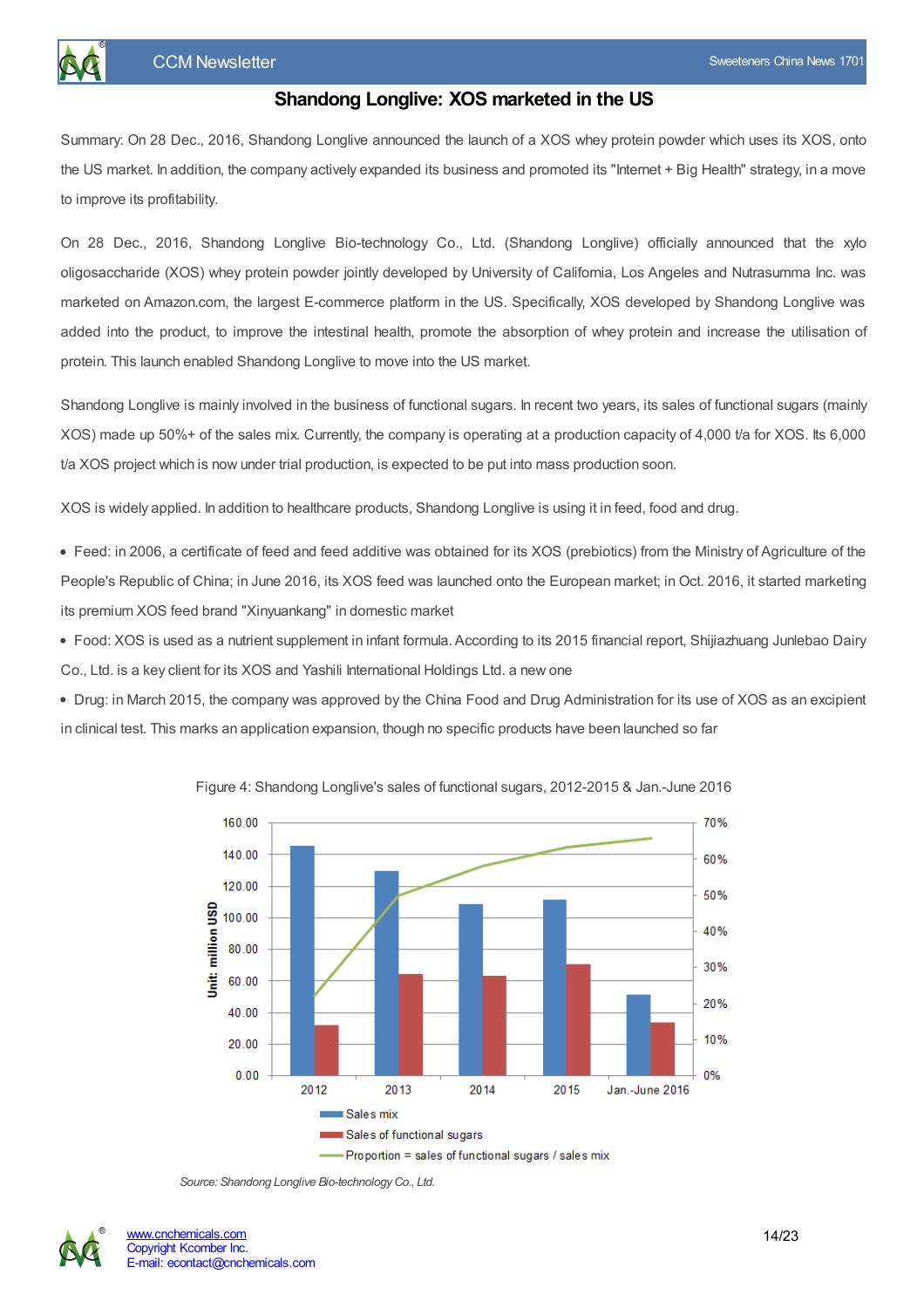In 2016, Shandong Longlive also actively developed other businesses, a move intended to improve the profitability.

In May it finished the acquisitions of Xiamen Kuaiyun Information Technology Co., Ltd. and Winnerspring Union (Beijing) Technology Development Co., Ltd. (Winnerspring Union), for the business extension into the internet. From this, it integrated its functional sugar business with internet business and developed the "Internet + Big Health" business. In Jan. 2017, the company received bonuses from the said 2 companies, respectively of USD5.09 million (RMB35.36 million) and USD4.61 million (RMB32.06 million).

In Oct. 2016, Shandong Longlive mortgaged its right to use trademarks and its stake in Winnerspring Union, for a loaning of USD43.17 million (RMB300 million). This sum is to be used for acquisitions and improvement of liability structure. On 31 Dec. the company announced on its interactive trading platform that it had several target companies (specific company names yet to be disclosed), but it would not take actions soon since it's not the right time yet.

# <span id="page-14-1"></span><span id="page-14-0"></span>**Price Update**

# **Ex-works prices of sweeteners in China, Jan. 2017**

| No.            | Product                                         | Price in Jan.<br>2017, USD/t | Price in Dec.<br>2016, USD/t | Sweetness compared<br>with sucrose | 2017, USD/t | Price of unit sweetness in Jan. Month-on-month change of price<br>in Jan. 2017 |
|----------------|-------------------------------------------------|------------------------------|------------------------------|------------------------------------|-------------|--------------------------------------------------------------------------------|
|                | Sugar                                           | 961                          | 1,003                        | 1.00                               | 961         | $-4.13%$                                                                       |
| $\frac{2}{3}$  | Steviol glycosides (RA95)                       | 76,261                       | 76,858                       | 450.00                             | 169         | $-0.78%$                                                                       |
|                | Sucralose                                       | 83,456                       | 84,834                       | 600.00                             | 139         | $-1.63%$                                                                       |
| 4              | Acesulfame-K                                    | 6,907                        | 6,961                        | 200.00                             | 35          | $-0.78%$                                                                       |
| $\overline{5}$ | Aspartame                                       | 11,943                       | 12,036                       | 200.00                             | 60          | $-0.77%$                                                                       |
| l6             | Glycyrrhizin (tripotassium<br>glycyrrhizinate)  | 14,101                       | 14,212                       | 150.00                             | 94          | $-0.78%$                                                                       |
| 17             | Saccharin                                       | 9,065                        | 9,136                        | 300.00                             | 30          | $-0.78%$                                                                       |
| 8              | Cyclamate (NF13)                                | 1,943                        | 1,958                        | 30.00                              | 65          | $-0.76%$                                                                       |
| 9              | Neotame (98%)                                   | 38,850                       | 39,154                       | 8,000.00                           |             | $-0.78%$                                                                       |
|                | 10 Erythritol                                   | 3,309                        | 3,335                        | 0.65                               | 5,091       | $-0.78%$                                                                       |
|                | 11 Mannitol (food grade)                        | 2,590                        | 2,610                        | 0.70                               | 3,700       | $-0.76%$                                                                       |
|                | 12 FOS (fructo oligos accharide,<br>powder 95%) | 6,043                        | 6,236                        | 0.30                               | 20,144      | $-3.08%$                                                                       |
|                | 13 XOS (xylo oligosaccharide,<br>powder 95%)    | 32,087                       | 32,339                       | 0.40                               | 80,218      | $-0.78%$                                                                       |
|                | 14 Maltose syrup (75%, liquid)                  | 302                          | 305                          | 0.90                               | 336         | $-0.98%$                                                                       |
|                | 15 Sorbitol (70%, liquid)                       | 374                          | 377                          | 0.70                               | 534         | $-0.80%$                                                                       |
|                | 16 HFCS (fructose: 42%, liquid)                 | 309                          | 334                          | 1.00                               | 309         | $-7.25%$                                                                       |
|                | 17 HFCS (fructose: 55%, liquid)                 | 331                          | 348                          | 1.10                               | 301         | $-4.91%$                                                                       |
|                | 18 Maltitol (75%, liquid)                       | 532                          | 537                          | 0.90                               | 592         | $-0.93%$                                                                       |
|                | 19 Glucose monohydrate                          | 475                          | 479                          | 0.74                               | 642         | $-0.84%$                                                                       |
|                | 20 Crystalline maltitol                         | 2,302                        | 2,320                        | 0.35                               | 6,578       | $-0.78%$                                                                       |
|                | 21 Crystalline sorbitol                         | 1,151                        | 1,160                        | 0.50                               | 2,302       | $-0.77%$                                                                       |
|                | 22 Crystalline xylitol                          | 3,309                        | 3,335                        | 1.20                               | 2,758       | $-0.81%$                                                                       |

Table 2: Ex-works prices of sweeteners in China, Jan. 2017

*Source: CCM*

## **China's price of xylitol to maintain stability overall and increase slightly**

<span id="page-14-2"></span>Summary: In H1 2016, China's xylitol price maintained stability. However in H2, it fluctuated greatly, mainly because of the decreased price of corn and the fairly tight supply based on strict environmental policies. It is expected that these two factors will continue working in 2017, and as a consequence, the xylitol price will be stable as a whole and increase slightly.

The period, H1 2016, witnessed stable price of xylitol in China, Q3 falls and Q4 rises. Specifically, the ex-works price of crystalline xylitol was USD3,370.37/t in June, slightly up by 1.64% over Jan., between June and Sept., was down by 6.78% and up by 6.07% between Sept. and Dec., according to CCM's price monitoring.

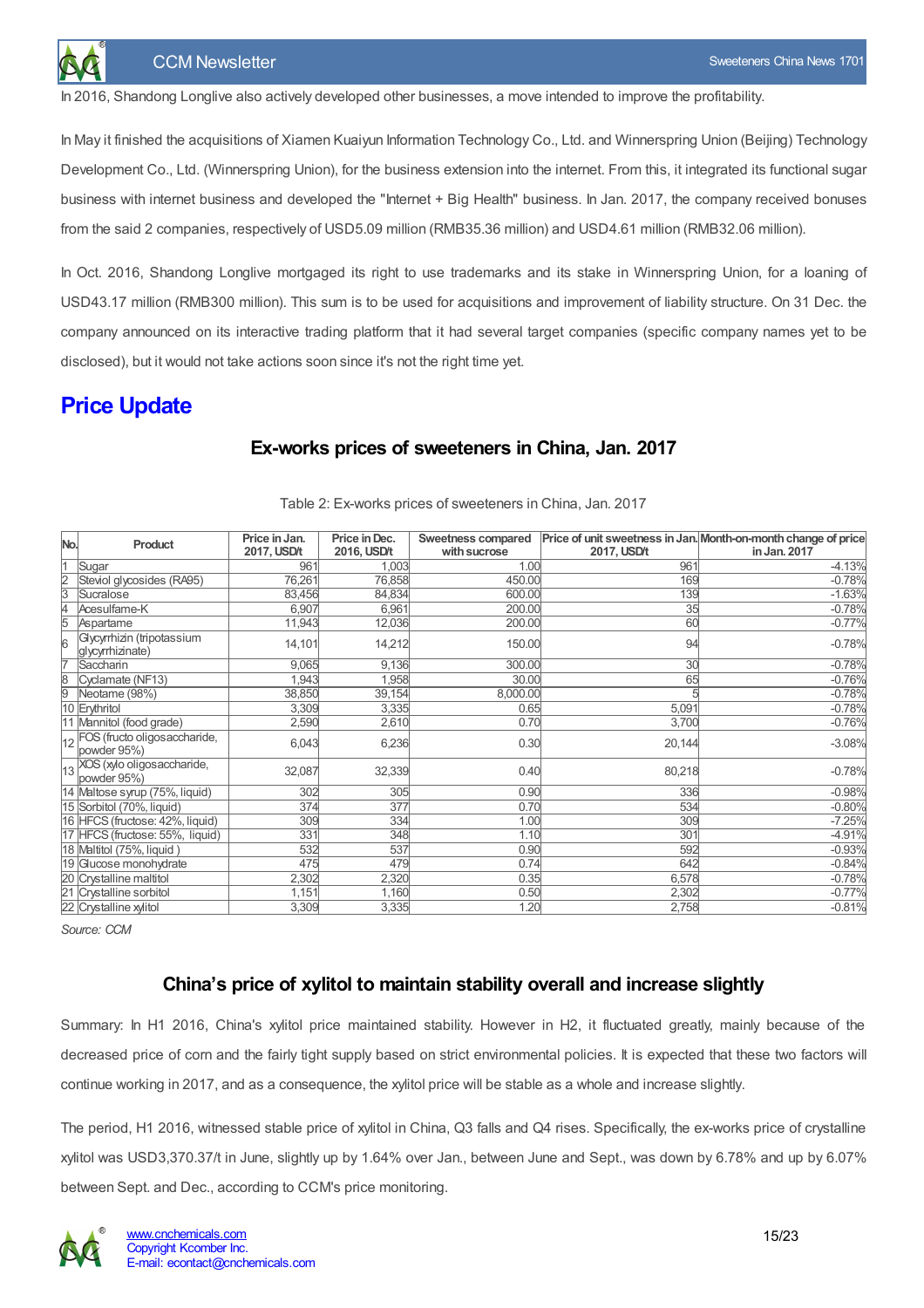A key factor for the stability in H1 was the stable demand. According to CCM's research, key producers including Shandong Futaste Pharmaceutical Co., Ltd. (production capacity: 25,000 t/a) and Zheijang Huakang Pharmaceutical Co., Ltd. (production capacity: 30,000 t/a) were busy fulfilling orders signed before and received very few new orders.

Large decreases in corn price and increasing environmental pressure were reasons for the fluctuations in H2 2016.

The fall in Q3 can be mainly attributed to the sharply decreased price of corn, by 16.71% during July-Dec., vs. only 7.41% in H1. The supply of corn was increased, since newly harvested corn was launched onto the market, and the temporary purchase for storage policy was removed.

In Nov. and Dec. 2016 respectively, the *Proposal to Control Pollutant Discharge Licensing* and t*he Water Pollution Prevention and Control Law of the People's Republic of China (Draft for Revision)* was released, indicating increasing pressure on the manufacturers. Due to this, they restricted production and raised price.



Figure 5: Ex-works price of xylitol in China, Jan. 2015-Dec. 2016

*Note: Xylitol: crystalline xylitol specifically.* Source: CCM

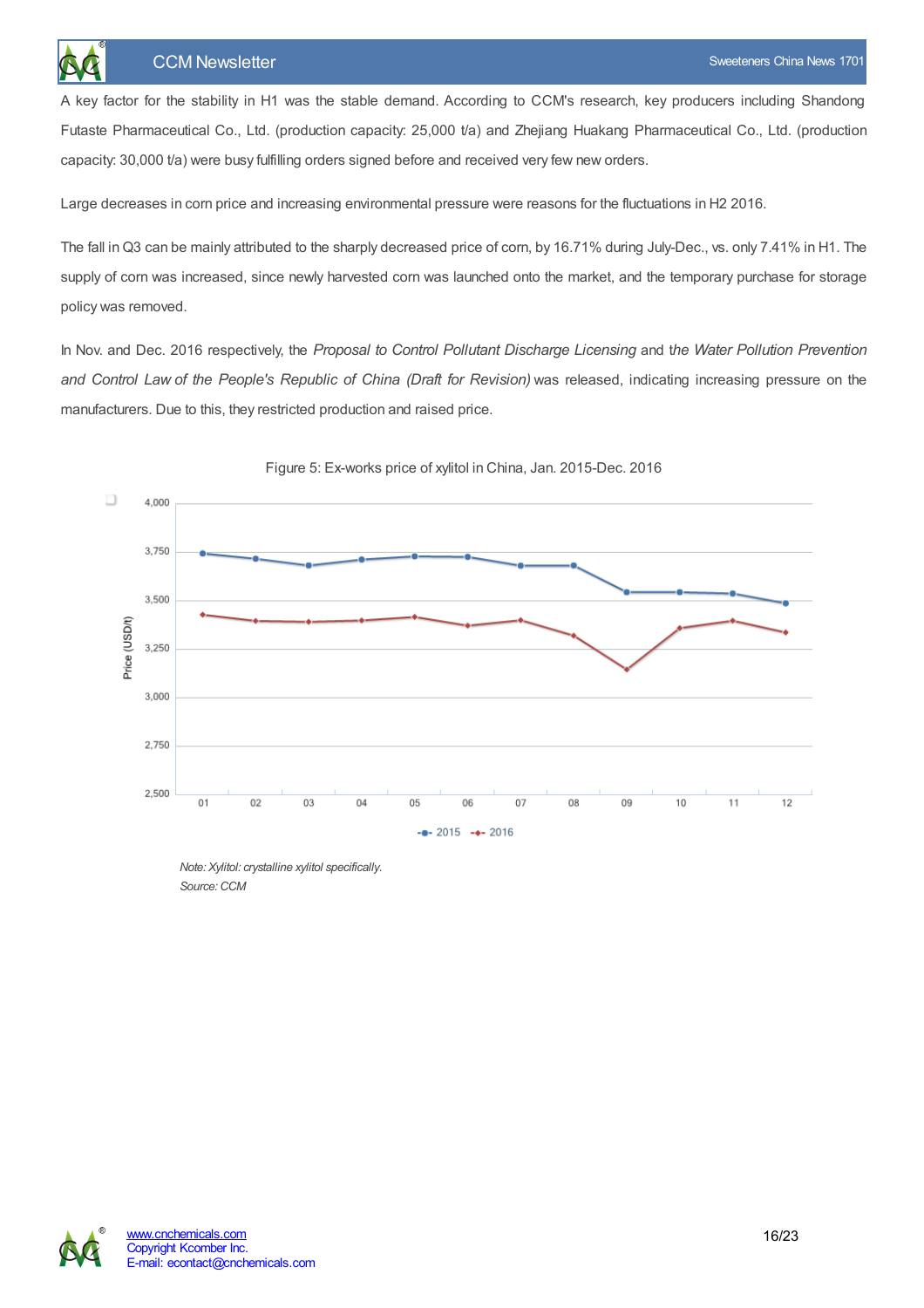



*Source:CCM*

CCM expects the xylitol price to maintain stability as a whole and increase slightly in 2017. This is mainly because manufacturers may restrict and even suspend production, provided that the environmental policies will get stricter and stricter.

## **China's ex-works price of ace-K rises by 36.43% at most in 2016**

<span id="page-16-0"></span>Summary: China's ex-works price of ace-K fluctuated greatly in 2016, due to the increased price of raw material and the improved industry concentration: a rise of 35%+ based on the highest / lowest price. Recent two years have witnessed the increasingly strict environmental policies, which is expected to continue restricting the production of ace-K and to push up the price accordingly.

According to CCM's price monitoring, China's ex-works price of acesulfame-K (ace-K) was USD6,961/t (RMB48,000/t) in Dec. 2016, up by 23.71% YoY and 25.74% over Jan. 2016. Specifically regarding the highest price in Aug. and the lowest in April, it recorded a growth of 36.43% - the price maintained stability from Jan.-April and Aug.-Dec., but increased during April-Aug.

Such price fluctuations can be mainly attributed to the increased price of raw material and the improved industry concentration. In April, a key diketene (DK) manufacturer Jiangsu Tiancheng Biochemical Products Co., Ltd. (production capacity: 40,000 t/a) suspended production for relocation due to environmental problems, and in July, another key player Wanglong Group Co., Ltd. (70,000 t/a) also suspended production because of a production accident. This directly caused the sharp rises in DK price and furthermore the growths in ace-K price.

The production of ace-K is concentrated in China. According to CCM's research, the global production capacity reached about 20,000 t/a in 2016, of which China made up around 85%. Specifically, Anhui Jinhe Industrial Co., Ltd. expanded its production from 9,000 t/a to 12,000 t/a. Due to environmental problems and break in capital chain, its key competitor Suzhou Hope Technology Co., Ltd. gradually reduced its production, from 10,000 t/a to less than 2,000 t/a. This indicated that the industry concentration was improved further.

In this context,Anhui Jinhe certainly had a say on pricing. However after Aug. the price of ace-K showed no rises. This, according to

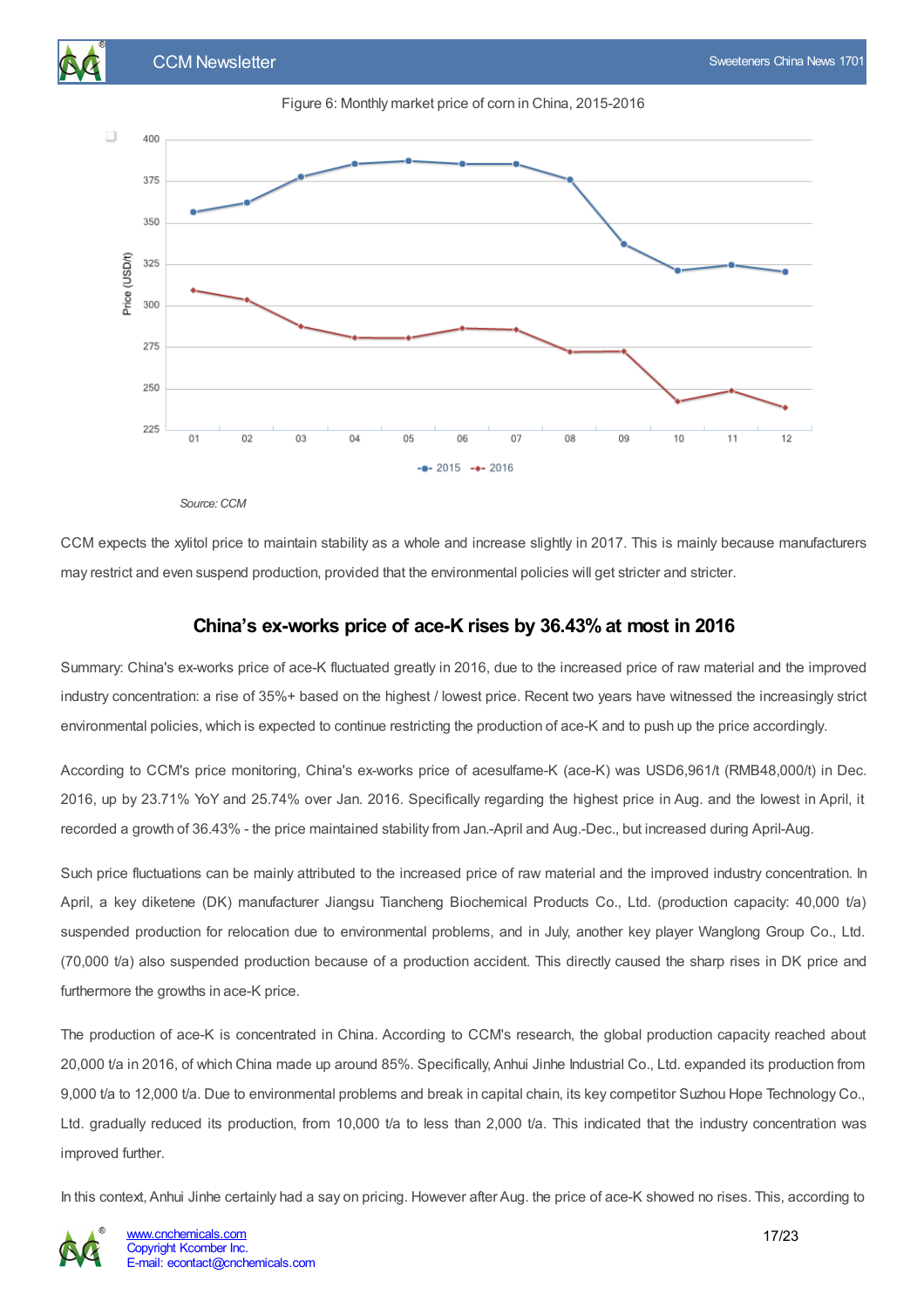

analyst CCM, may be because Anhui Jinhe intended to capture more market shares and the downstream enterprises had limited tolerance to price rises. Anhui Jinhe was operating at a production capacity of 10,000 t/a for DK, which meant that it was not greatly impacted by the short supply of DK in the market. Suzhou Hope still did the business despite its reduction in production capacity. In order to capture more market shares, the company took no actions in quotation raising.

The downstream enterprises, with a focus on cost, may seek for substitutes. This was a restriction on ace-K price rises.





*Source:CCM*

In 2017, the price of ace-K will continue rising due to the increasingly strict environmental policies. According to CCM's research, Anhui Jinhe suspended production of its 5,000 t/a production line for nearly a month because of environmental problems; Suzhou Hope was ordered to relocate its production line owing to environmental problems also.

China is increasing attention to environmental protection. This year, 2017, is hard to see full operation of ace-K production facilities. The global demand this year is about 15,000-18,000 tonnes. Hence, it is expected that the supply will be tight and the price will rise as a consequence.

# <span id="page-17-1"></span><span id="page-17-0"></span>**Import and Export Analysis**

**Exports of sweeteners and raw materials from China, Nov. 2016**

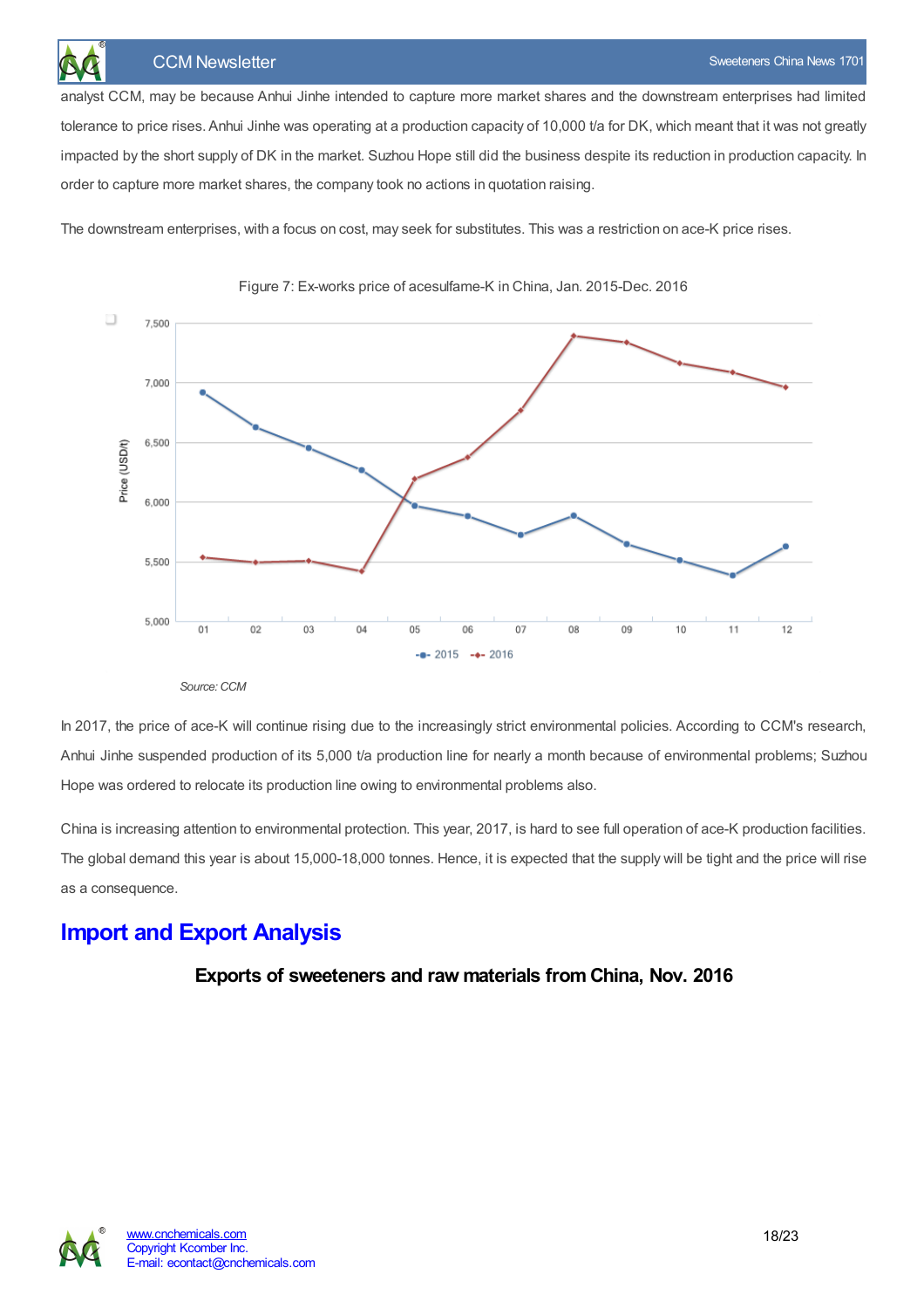

#### Table 3: China's exports of sweeteners and raw materials (selected, with independent HS codes), Nov. 2016

|                                                                         | Nov. 2016 |                        | Oct. 2016                                                          |                         | MoM change of volume in MoM change of value in |           |  |
|-------------------------------------------------------------------------|-----------|------------------------|--------------------------------------------------------------------|-------------------------|------------------------------------------------|-----------|--|
| Product                                                                 | tonne     | <b>USD</b>             | Export volume, Export value, Export volume, Export value,<br>tonne | <b>USD</b>              | Nov. 2016                                      | Nov. 2016 |  |
| Saccharin                                                               |           | 1,232.7711,281,942.00  | 1.011.27                                                           | 9,206,543.00            | 21.90%                                         | 22.54%    |  |
| Cyclamate                                                               |           | 2.001.49 2.945.491.00  | 1.727.63                                                           | 2.500.510.00            | 15.85%                                         | 17.80%    |  |
| Mannitol                                                                |           | 879.08 1.743.993.00    | 760.41                                                             | 1.538.407.00            | 15.61%                                         | 13.36%    |  |
| Xylitol                                                                 |           | 2,615.39 7,314,919.00  | 2.514.44                                                           | 6.836.725.00            | 4.01%                                          | 6.99%     |  |
| Sorbitol                                                                |           | 10,987.44 6,336,002.00 |                                                                    | 8,681.60 5,161,352.00   | 26.56%                                         | 22.76%    |  |
| Glucose and glucose syrup (fructose content<br>$ 20\%$ , dry state)     |           | 65.929.9927.554.869.00 |                                                                    | 47.912.0420.760.204.00  | 37.61%                                         | 32.73%    |  |
| Glucose and glucose syrup (20%≤fructose<br>content<50%, dry state)      |           | 828.04 1.003.019.00    | 339.11                                                             | 419.833.00              | 144.18%                                        | 138.91%   |  |
| Other fructose and fructose syrup (fructose<br>content >50%, dry state) |           | 49,203.9217,868,291.00 |                                                                    | 41,316.55 15,457,747.00 | 19.09%                                         | 15.59%    |  |
| Liquorice                                                               | 200.56    | 1.259.949.00           | 209.86                                                             | 973.642.00              | $-4.43%$                                       | 29.41%    |  |
| Corn starch                                                             |           | 19,959.59 6,345,196.00 | 12.686.55                                                          | 4.204.778.00            | 57.33%                                         | 50.90%    |  |

*Source: CCM& China Customs*

Table 4: Top 3 export destinations of sweeteners and raw materials (selected, with independent HS codes) from China, Nov. 2016

|                                                                             |                    |                            |                           |                              |                     |                         | Others,                      | Total,             |
|-----------------------------------------------------------------------------|--------------------|----------------------------|---------------------------|------------------------------|---------------------|-------------------------|------------------------------|--------------------|
| Product                                                                     | Destination        | Export volume,<br>tonne    | Destination <b>France</b> | Export volume,               | Destination         | Export volume,<br>tonne | tonne                        | tonne              |
| Saccharin                                                                   | Germany            | 134.00 Brazil              |                           |                              | 101.88 South Africa | 86.00                   | 910.89                       | 1.232.77           |
| Cyclamate                                                                   | South Africa       | 607.50 Brazil              |                           |                              | 237.95 Myanmar      | 195.00                  | 961.04                       | 2,001.49           |
| Mannitol                                                                    | llndia             |                            | 182.70 The US             | 166.75Turkev                 |                     | 117.00                  | 412.63                       | 879.08             |
| Xylitol                                                                     | Poland             |                            | 557.75 The US             | 499.78Turkey                 |                     | 252.48                  | 1.305.38                     | 2.615.39           |
| Sorbitol                                                                    | Thailand           | 2.094.02Metnam             |                           | .461.80 Japan                |                     | 1.307.26                |                              | 6,124.36 10,987.44 |
| Glucose and glucose syrup (fructose content <20%,<br>dry state)             | Indonesia          | 16,573.24 <sup>South</sup> | Korea                     | 15,025.22 The<br>Philippines |                     |                         | 8.643.05 25.688.48 65.929.99 |                    |
| Glucose and glucose syrup (20%≤fructose<br>content<50%, dry state)          | Malaysia           |                            | 426.30 Ghana              | 216.00 The                   | Philippines         | 141.20                  | 44.54                        | 828.04             |
| Other fructose and fructose syrup (fructose content<br>$>50\%$ , dry state) | The<br>Philippines |                            | 33.092.09 Indonesia       | 9.557.82 Metnam              |                     | 4.815.08                |                              | 1,738.9249,203.92  |
| <b>ILiquorice</b>                                                           | Japan              |                            | 85.88 Taiwan              |                              | 34.58 Germany       | 28.00                   | 52.10                        | 200.56             |
| Corn starch                                                                 | <b>I</b> ndonesia  | 15.202.52Metnam            |                           |                              | 839.81 Malaysia     | 660.00                  |                              | 3,257.26 19,959.59 |

*Source: CCM& China Customs*

## **China's exports of saccharin to increase in 2017**

<span id="page-18-0"></span>Summary: China's exports of saccharin increased from Jan.-Nov. 2016, mainly because the government encouraged the export business and the RMB depreciated. It is expected that in 2017, the saccharin business will be oriented by export mainly and the export volume accordingly will rise, due to the increased inventory and the government policy.

According to China Customs, China exported 1,232.77 tonnes of saccharin in Nov. 2016, up by 6.68% YoY and 21.90% MoM. The combined figure during Jan.-Nov. amounted to 12,517.64 tonnes, up by 10.53% YoY. Due to this, the full-year figure is expected to rise.

The rise can be mainly attributed to the government policy and the RMB depreciation.

Exports of saccharin encouraged: in recent years, the Ministry of Industry and Information Technology of the People's Republic of China has made plans for saccharin production and sales: output of 19,000 tonnes, domestic sales of 3,200 tonnes and exports of 15,800 tonnes every year

RMB depreciation: cumulative fall of 6.83% in 2016, vs. 5.77% in 2015

From Jan.-Nov. the export price maintained stability on a monthly basis but increased compared to the same period of 2015, by 22.74% to USD9,177.48/t on average. This was mainly because the increasingly strict environmental policies exerted heavier

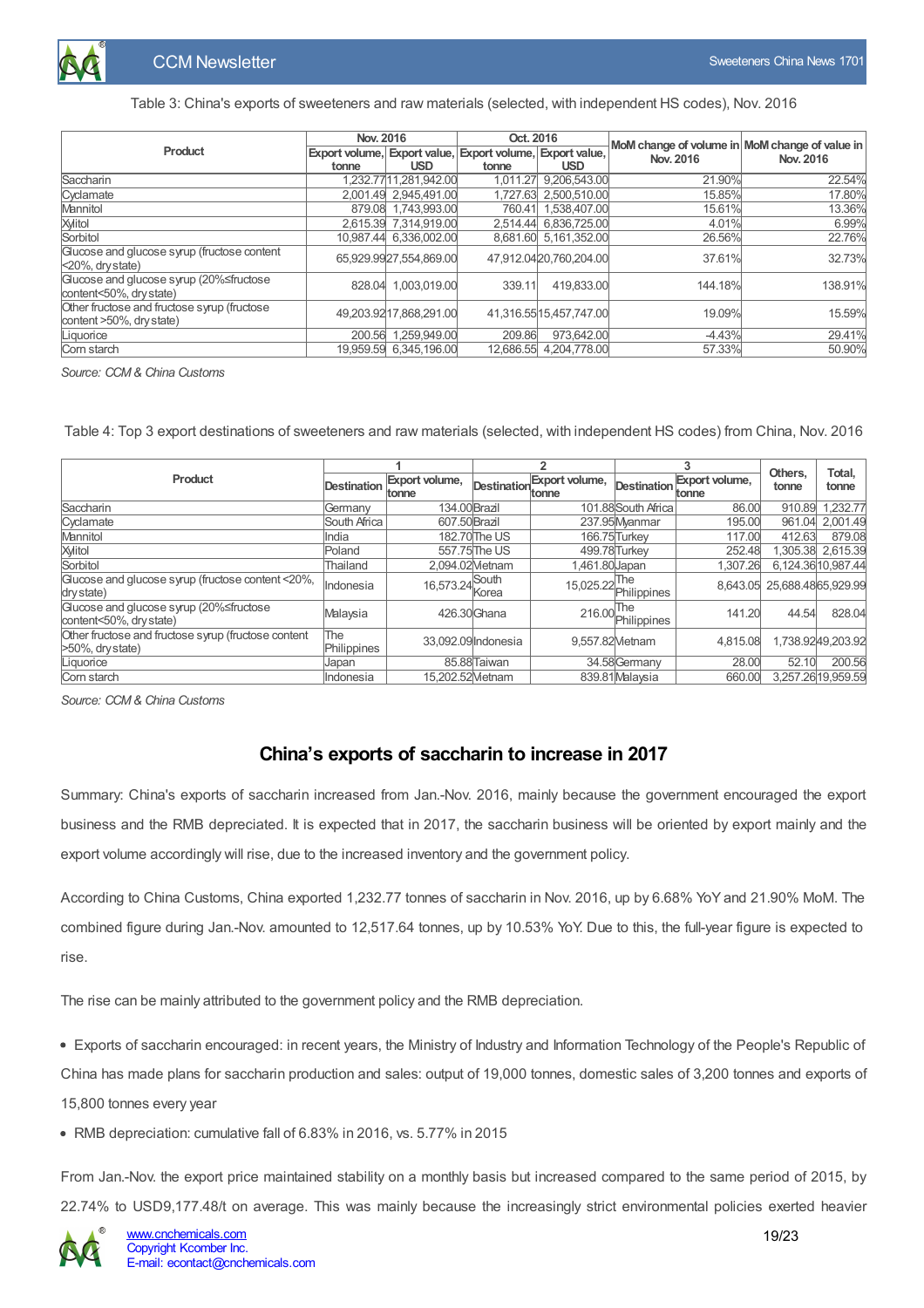pressure on manufacturers and as a consequence, they raised the quotations.



Figure 8: China's exports of saccharin, Jan. 2015-Nov. 2016

*Source:CCM&China Customs*

China mainly exports saccharin to NorthAmerica and Europe. Specifically, the top 3 destinations were Germany, Brazil and the US during Jan.-Nov. 2016, for 1,727.45 tonnes (=13.80% of the national figure), 1,400.50 tonnes (=11.19%) and 888.90 tonnes (=7.10%) respectively.

Compared to the same period of 2015, only the exports to Germany went down by 20.22%, and to the US and Brazil up by 18.94% and 58.99%. In addition, the exports to Pakistan and Indonesia increased significantly, by 66.59% and 24.81%.

| <b>Destination</b> | <b>Export volume</b> |                |  |  |  |  |
|--------------------|----------------------|----------------|--|--|--|--|
|                    | Jan.-Nov. 2016       | Jan.-Nov. 2015 |  |  |  |  |
| Germany            | 1,727.45             | 2,165.19       |  |  |  |  |
| Brazil             | 1,400.50             | 880.88         |  |  |  |  |
| The US             | 888.90               | 747.35         |  |  |  |  |
| Pakistan           | 667.00               | 400.38         |  |  |  |  |
| South Africa       | 604.63               | 529.50         |  |  |  |  |
| Indonesia          | 578.50               | 463.50         |  |  |  |  |
| Spain              | 522.50               | 548.40         |  |  |  |  |
| Thailand           | 472.00               | 545.20         |  |  |  |  |
| Bangladesh         | 390.98               | 229.70         |  |  |  |  |
| Argentina          | 390.90               | 391.50         |  |  |  |  |
| The UK             | 360.00               | 445.50         |  |  |  |  |
| The Netherlands    | 359.00               | 241.00         |  |  |  |  |
| South Korea        | 337.10               | 353.50         |  |  |  |  |
| India              | 322.88               | 363.68         |  |  |  |  |
| Mexico             | 279.80               |                |  |  |  |  |
| Japan              | 266.00               | 380.90         |  |  |  |  |
| Myanmar            | 234.11               | 211.37         |  |  |  |  |
| Russia             | 227.10               | 194.50         |  |  |  |  |
| Turkey             | 224.50               | 226.00         |  |  |  |  |
| Poland             | 208.00               |                |  |  |  |  |

Table 5: Top 10 export destinations of saccharin from China, Jan.-Nov. 2016

*Source: CCM& China Customs*

In 2017, the saccharin business will still be oriented by exports and the export volume will increase further. This is mainly because

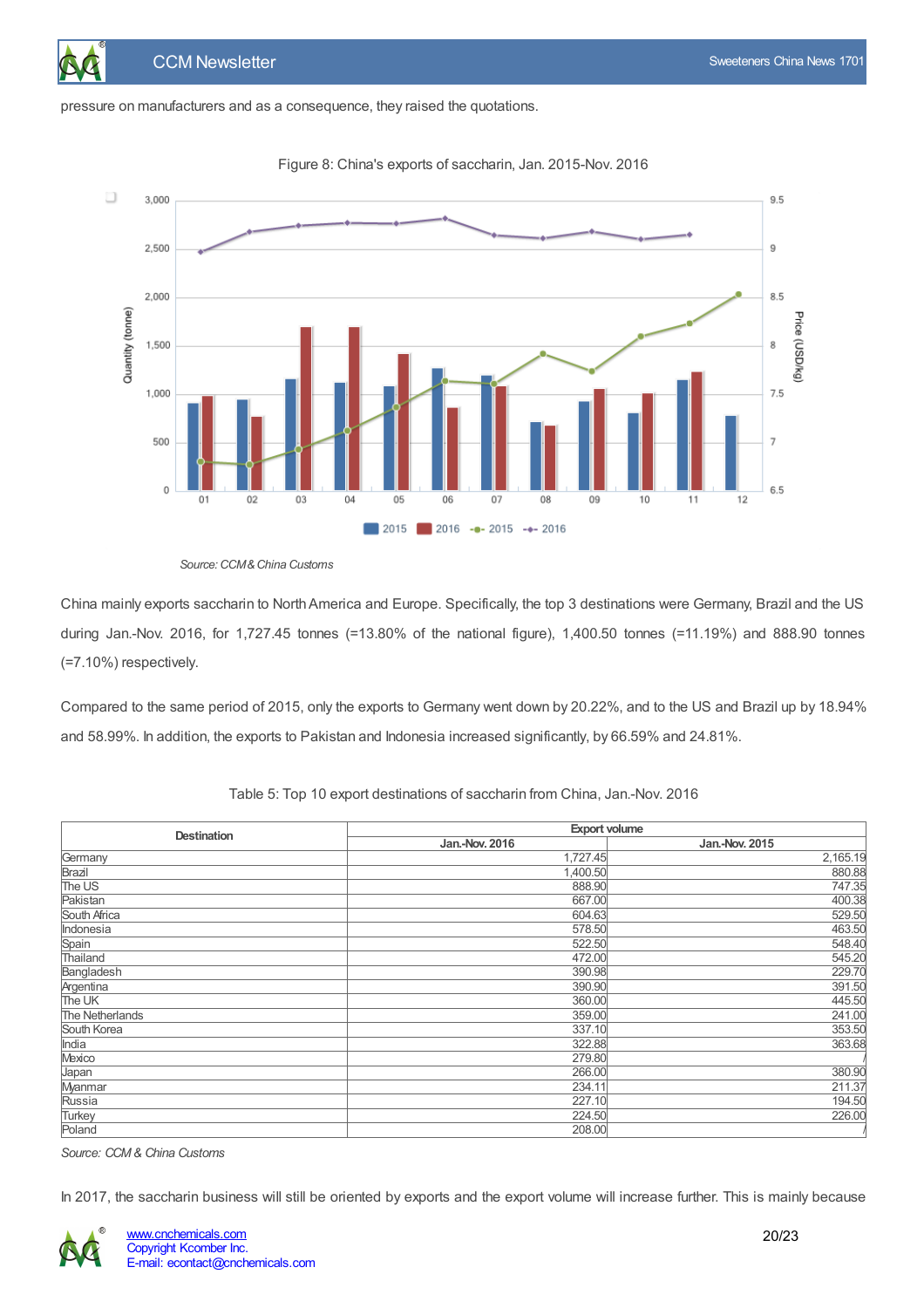the inventory increases year by year: 68.99% in 2014, 45.33% in 2015 and 15.56% in Jan.-Nov. 2016, and the Chinese government continues encouraging the exports.

# <span id="page-20-1"></span><span id="page-20-0"></span>**News in Brief**

# **Hulunbuir's 1 million t/a beet planting project to start up in May 2017**

On 25 Dec., 2016, the Argun municipal government, Hulunbuir Nongken Group (HNG) and Chifeng Zhongyi Sugar Industry Co., Ltd. (Zhongyi Sugar) signed an agreement about a 1 million t/a beet planting project. Specifically, the plant with a total investment of about USD57.56 million (RMB400 million), will be constructed by Zhongyi Sugar from May 2017 and will operate in Oct. 2018. Hailar Nongken Group, a subsidiary of HNG will supply raw material. It is expected to have a total planting area of 20 thousand ha (300,000 mu) by 2020.

"Based on the output of over 45 t/ha (3 t/mu), the base will help increase the revenue by USD28.78 million (RMB200 million)," stated the subsidiary, "In addition, its byproduct beet pulp has high contents of digestible fibre, protein and sugar, which is good feed for local farming business."

## **Sucralose coded independently in import and export business**

<span id="page-20-2"></span>On 1 Jan., 2017, the new *Commodity Name and Coding Harmonised System* was officially implemented. Notably, sucralose was coded independently this time: 29321400.

This revision involved many commodities in, and correspondingly, the *Import & Export Tax Rule (2017 version)* was adjusted: about 760+ commodities were coded with 8 digits, nearly 1/10 of the total.

# **Guangxi Guitang receives governmental funding**

<span id="page-20-3"></span>On 4 Jan., 2017, Guangxi Guitang (Group) Co., Ltd. (Guangxi Guitang) announced the receipt of a supporting funding of USD6.35 million (RMB44.11 million) from the Bureau of Finance of Guigang City (in Guangxi Zhuang Autonomous Region). This will be included in its full-year 2016 financial figures, to effectively cover the deficit of USD0.75 million (RMB5.23 million) made in Q1-3.

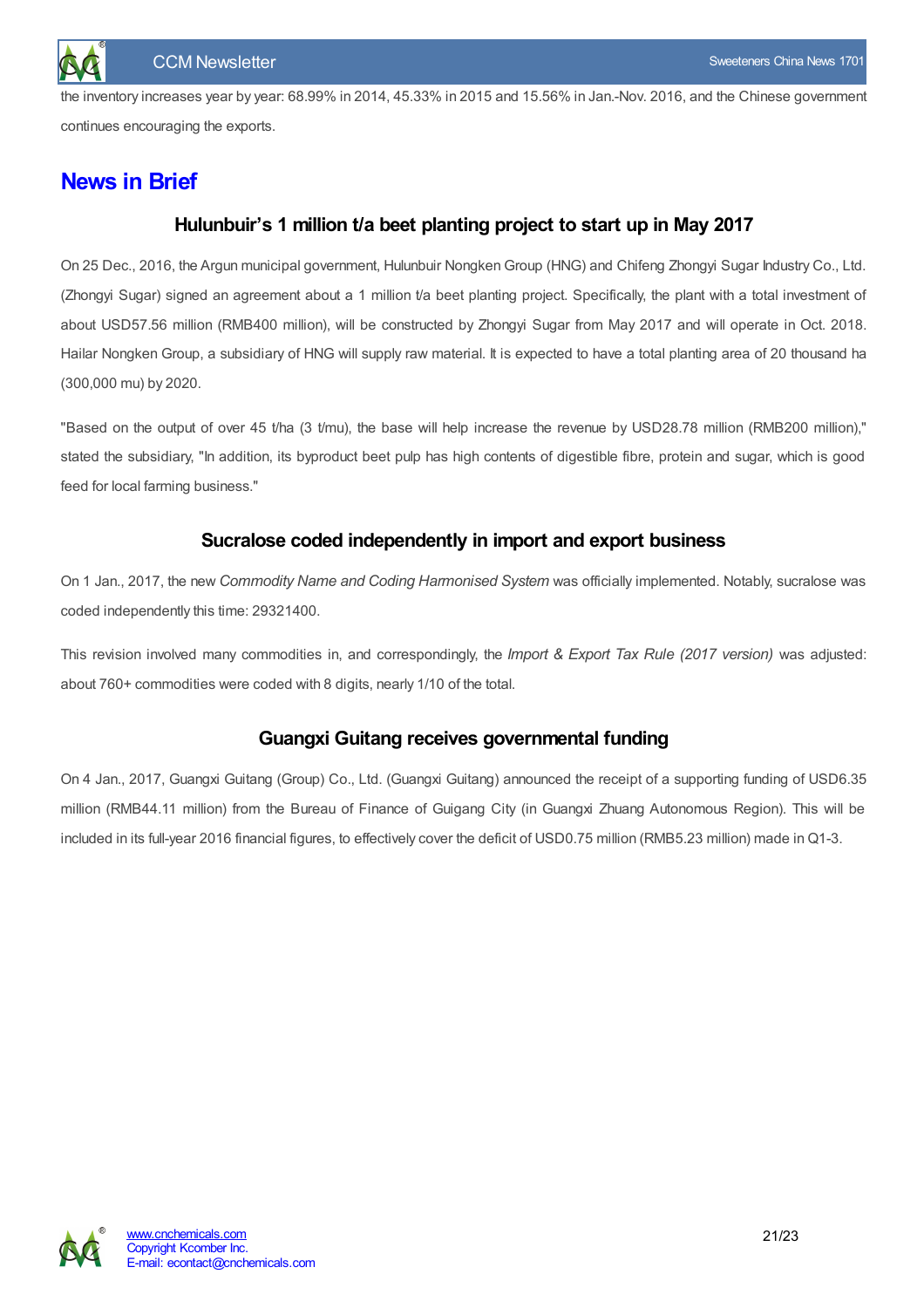

#### **India initiates 2nd anti-dumping sunset review of China made saccharin**

<span id="page-21-0"></span>On 10 Jan., 2017, the Ministry of Commerce and Industry, Government of India (MOCI) announced the initiation of the 2<sup>nd</sup> antidumping sunset review on China made saccharin, a move intended to ascertain that whether the dumping of this product involved is continuing, and if yes, whether the dumping continues injuring its business, following the removal of the anti-dumping measures. "The parties involved should submit related information, application for the hearing, answers to questionnaires and comments on the case in literary language within 40 days," stated the ministry.

The product involved is coded 29251100. The target dumping investigation period is from July 2015 to Sept. 2016, and injury investigation period from 2013-2014, 2014-2015 and 2015-2016. This sunset review is aimed at deciding whether China made saccharin will be taxed for anti-dumping again.

In March 2007, the Ministry of Finance, Government of India (MOF) announced the collection of anti-dumping duty on China made saccharin. On 7 Dec., 2011, the MOCI advised the MOF to continue levying anti-dumping duties on China made saccharin. On 13 Jan., 2012, India's customs announced the extension of the collection of anti-dumping duties, by 5 years (to end on 12 Jan., 2017).

## **Guilin Layn: controlling shareholder increases stake to 20%**

<span id="page-21-1"></span>On 12 Jan., 2017, Guilin Layn Natural Ingredients Corp. (Guilin Layn) announced Jiang Xiaosan, the person acting in concert (parties undertake identical investment actions to achieve the same goal) with its controlling shareholder Qin Benjun, increased the shareholding by 1.3 million shares (= 0.30% of the company's total shares) through auction trading.

Following this, the combined stake held by the controlling shareholder Qin Benjun and his two persons (Jiang Xiaosan and Jiang Anming) acting in concert made up 20% of the company's total. Still, Qin Benjun is the controlling shareholder and the actual controller of Guilin Layn.